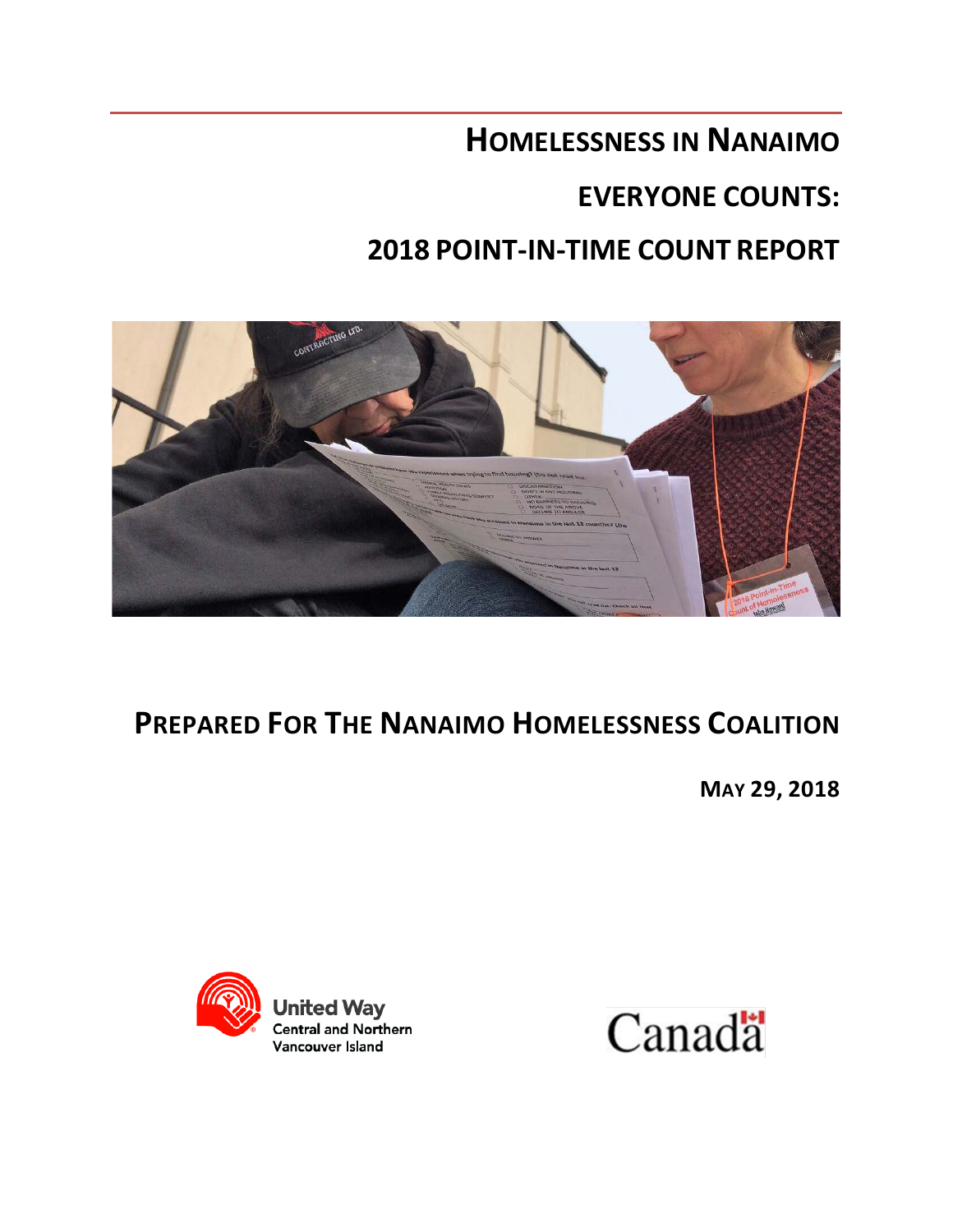# **Table of Contents**

| In total how many different times have you experienced homelessness over the past year? 14 |  |
|--------------------------------------------------------------------------------------------|--|
|                                                                                            |  |
|                                                                                            |  |
|                                                                                            |  |
|                                                                                            |  |
|                                                                                            |  |
|                                                                                            |  |
|                                                                                            |  |
|                                                                                            |  |
| What challenges or problems have you experienced when trying to find housing? (2018) 18    |  |
|                                                                                            |  |
|                                                                                            |  |
|                                                                                            |  |
|                                                                                            |  |
|                                                                                            |  |
|                                                                                            |  |
|                                                                                            |  |
|                                                                                            |  |
|                                                                                            |  |
|                                                                                            |  |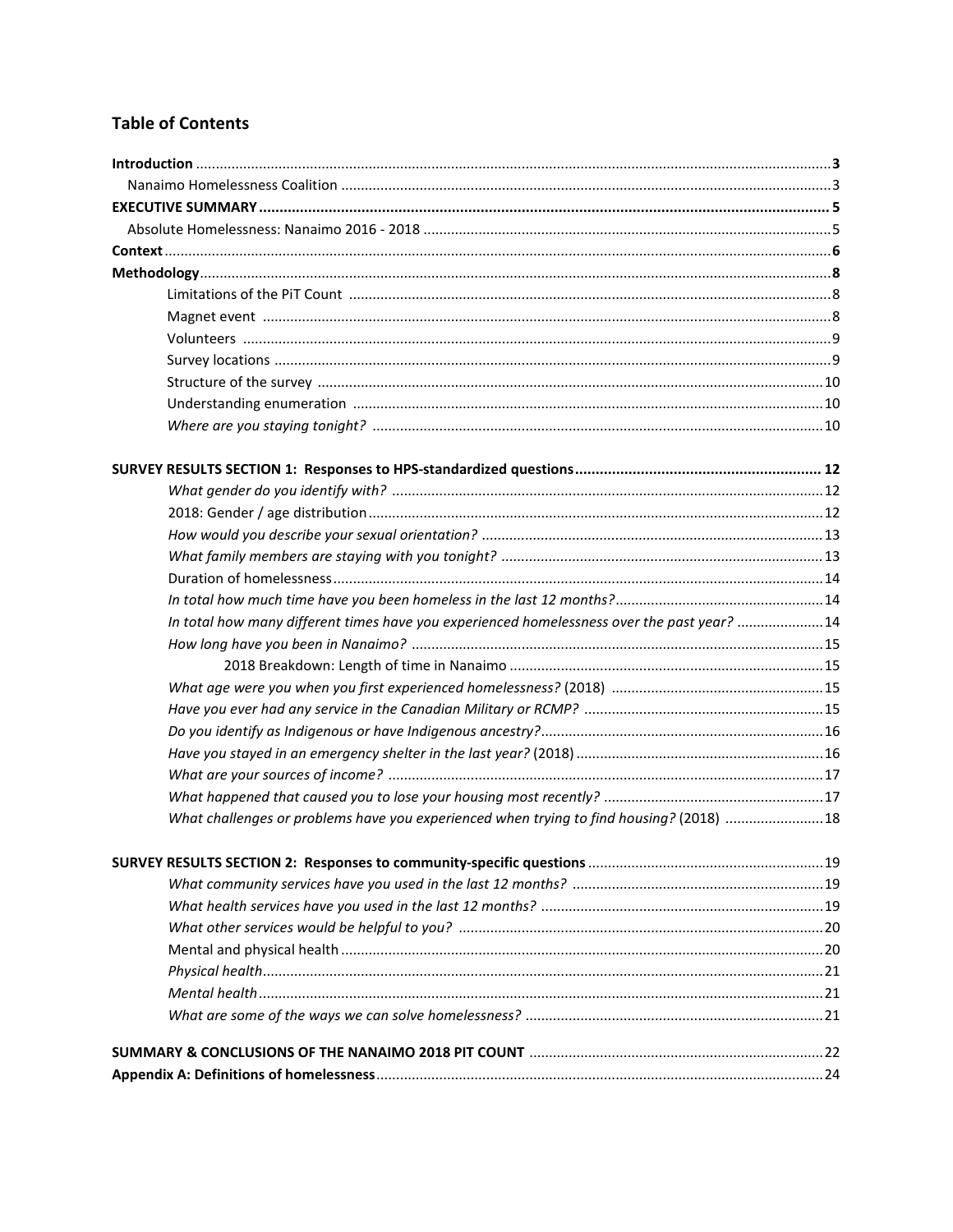### **INTRODUCTION**

Every day in Nanaimo there are people experiencing homelessness and the number is dramatically rising. There are many misconceptions about who they are ("they all suffer from addictions or mental illness"), where they come from ("they aren't from here" or "they are shipped in from another province or big city") and why they are homeless ("they don't want to work or prefer to live outside"). Some have been living on the streets for a long time while others have only recently become homeless because of the lack of affordable housing and the inability to pay for food and rent, etc. Each and every one of them has a powerful story and each one deserves a safe, affordable place to live.

Just as there are misconceptions about those in our community experiencing homeless, there are misconceptions that nothing is being done to help. This 2018 Point in Time Count report is just one of the ways the Nanaimo Homelessness Coalition is working to understand who is homeless and to collect the data that will help drive solutions.

### Who is the Nanaimo Homelessness Coalition?

The Nanaimo Homelessness Coalition is made up of non-profit societies, representatives from the three levels of government, faith groups and community members who have an interest in developing and carrying out solutions to homelessness:

- AIDS Vancouver Island
- BC Housing
- City of Nanaimo
- Canadian Mental Health Association
- First Unitarian Fellowship of Nanaimo
- Haven Society
- Island Crisis Care Society
- Island Health
- Men's Resource Centre
- Ministry of Social Development and Poverty Reduction
- Nanaimo Region John Howard Society
- Nanaimo Women's Resource Centre
- Nanaimo Youth Services Association
- Pacifica Housing
- Nanaimo RCMP
- Service Canada
- Salvation Army
- Tillicum Lelum Aboriginal Friendship Centre
- United Way Central & Northern Vancouver Island
- Vancouver Island Mental Health Society
- Widsten Property Management
- 7-10 Breakfast Club
- Citizens at-large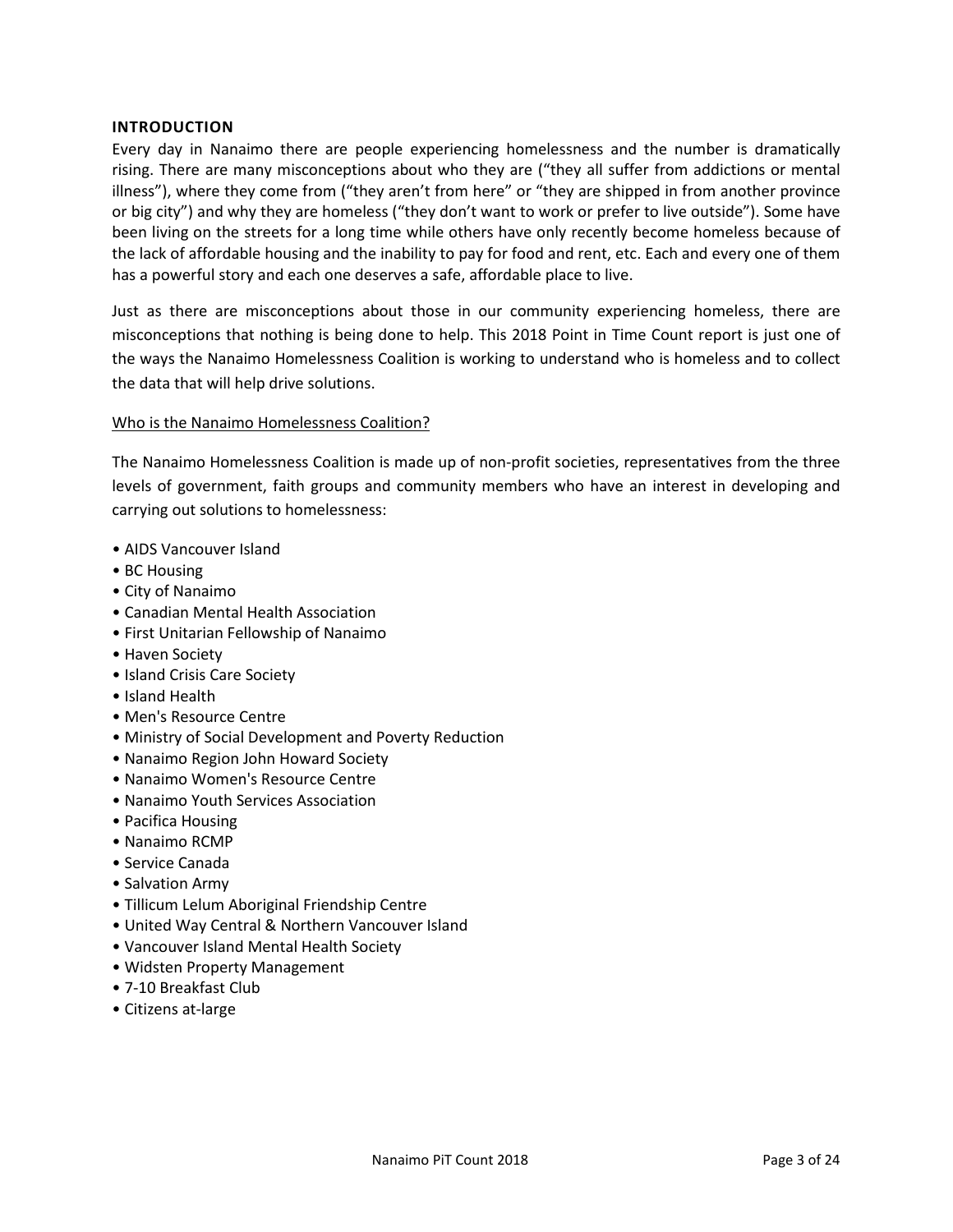#### When Did the Count Take Place?

On April 18th, 2018, Nanaimo conducted the seventh homelessness count. The last count was held in 2016.

# How Was the Count Organized?

This was the second year that the Government of Canada funded a nationwide Point-in-Time count (PiT Count) through Service Canada's Homelessness Partnering Strategy. United Way Central & Northern Vancouver Island received the funding and managed the project along with the PiT Count committee of the Homelessness Coalition. Staff from Nanaimo Region John Howard Society (NRJHS) were contracted to carry out the count and to organize the efforts of the volunteers from the community and many service agencies who donated their time the day of the count. The Nanaimo RCMP Bike Patrol Unit members were instrumental in planning the overall event and conducting a large number of surveys on the day. The VIHA Community Outreach Team also contributed key support in conducting surveys with hard-to-reach individuals.

More than 50 volunteers from the community and service agencies conducted surveys at the fixed locations and at the magnet event at St Peter's Roman Catholic Church.

### Thank You to Our Incredible Volunteers

Thank you to everyone who gave their time this year on the count. A big thank you to the NRJHS team and in particular Andrew Thornton, Research Director in the Justice Research Project at John Howard Society. Andrew crunched all the numbers from the count and wrote this report for the Coalition. A special thank you also to St. Peter's Church who was unstinting in their support for of the Count.

#### Dedication

This report is dedicated to those experiencing homelessness as well as to the many Nanaimo service providers and funders who work tirelessly to provide shelter and food all year to the homeless and to help people move off the streets and into housing. I wish there was a way for the general public to hear, as did the Point-in-Time Count volunteers the day of the count, some of the powerful stories of how people became homeless and what they do to survive. I wish they could see first hand the incredible dedication and compassion shown by the non-profits and funders working to address homelessness here in Nanaimo.

Our community does care, and with this information (and the Action Plan to Address Homelessness 2018-2023 that the Nanaimo Homelessness Coalition has created), we can move many more people off the streets and into homes.

J'amp

Signy Madden, Executive Director United Way Central & Northern Vancouver Island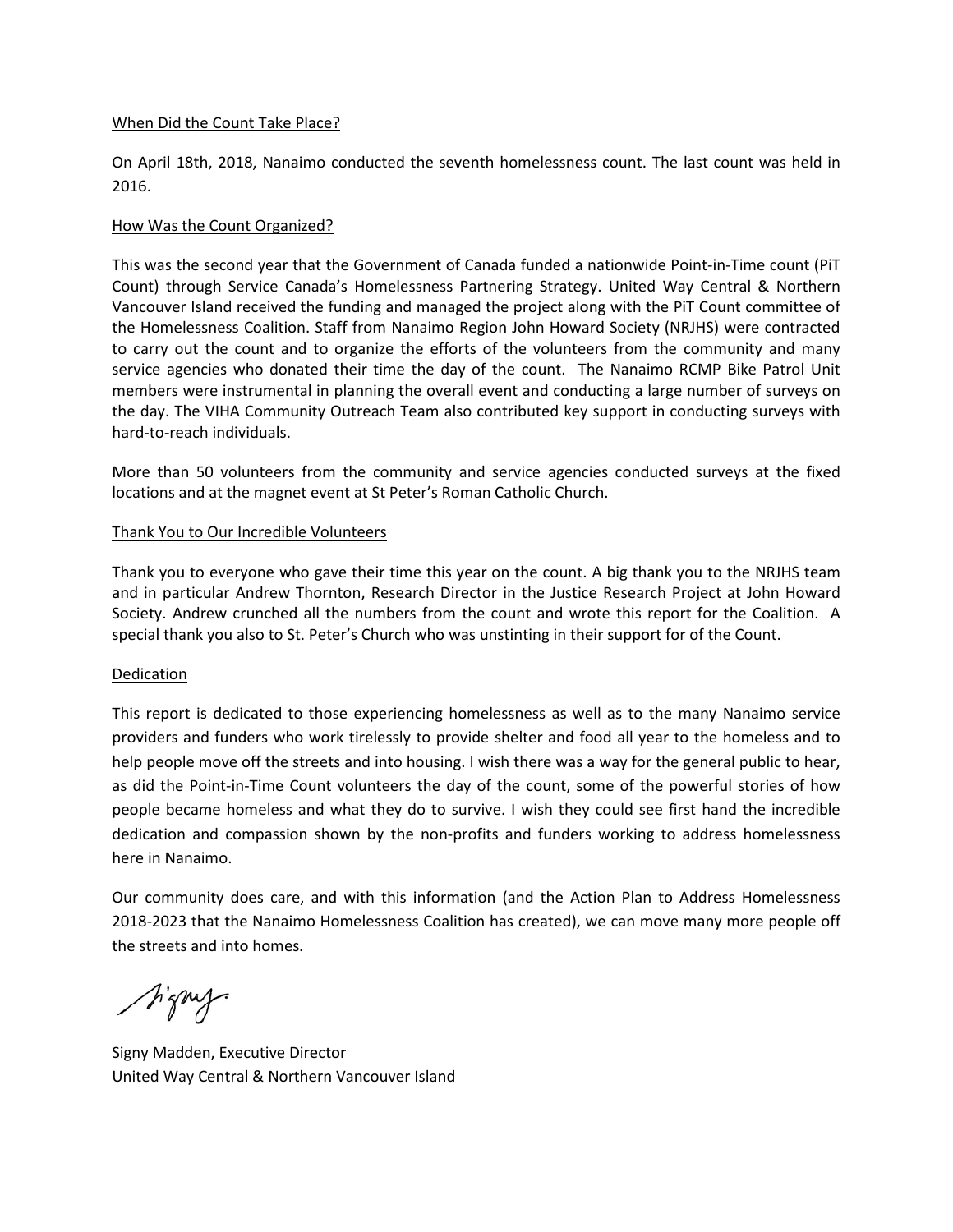# **EXECUTIVE SUMMARY**

The minimum number of individuals experiencing absolute homelessness in Nanaimo on April 18, 2018 was 335.

Although this figure is substantially higher than the previous PiT Count in 2016, it is entirely consistent with recent observations of Nanaimo social service agency workers and the local RCMP. The overall trends of the Nanaimo 2018 data are largely consistent with those from the 2016 Homelessness Partnering Strategy (HPS) Point-in-Time Count.<sup>[1](#page-4-0)</sup>

On the day of the count, approximately 55% of those who completed a survey were staying in public spaces, vehicles, makeshift shelters or in places not intended for permanent human habitation. Almost one third did not know where they would be staying on that night.



**ABSOLUTE HOMELESSNESS: NANAIMO 2016 / 2018**

The majority (68.3 %) of the persons surveyed in 2018 identified as male and 29% identified as female; 55% were between the ages of 25 and 44 (and another 22% between 45-54 years of age). Most respondents report they have always lived in Nanaimo or have been here anywhere from 5 - 40 years. Virtually none of the homeless are immigrants to Canada, recent or otherwise. (Only 3 respondents identified as being immigrants to Canada.) In short, people experiencing homelessness in Nanaimo are from Nanaimo: They are members of our community, and possibly our friends, brothers, aunts, cousins, children, or parents.

Almost one-third (31%) of those surveyed identified themselves as First Nations, Métis or having Indigenous Ancestry, a notable increase from the 2016 survey figure of 24%. Approximately 11% of

<span id="page-4-0"></span> <sup>1</sup> See The *2016 Nanaimo PiT Count Community Report* written by Courtney Defriend in full here: https://www.nanaimo.ca/docs/social-culture-environment/community-social-service-programs/pit-countnanaimo-2016-city-report-web.pdf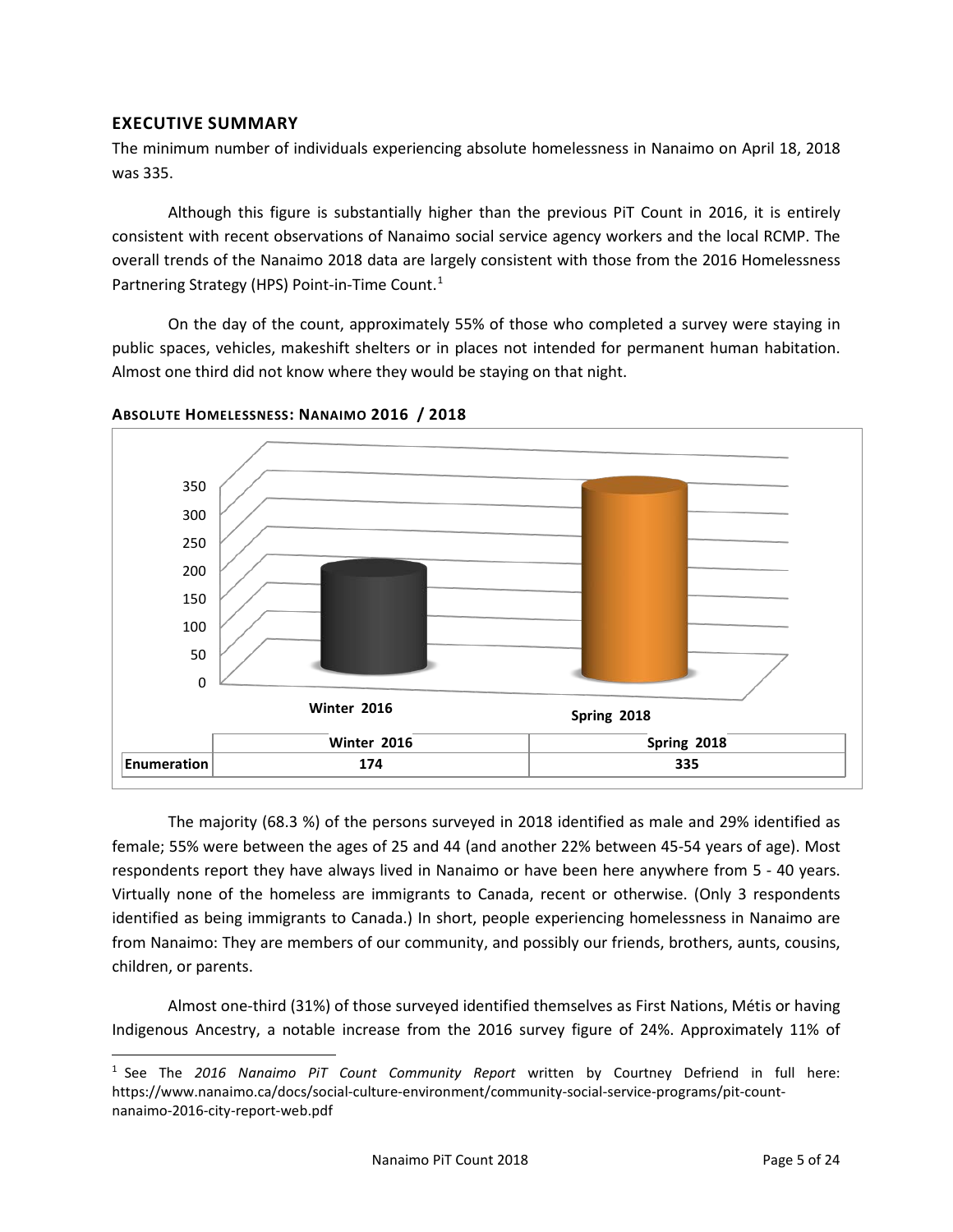those surveyed had become homeless in the 3 months prior to the April 2018 survey. Some 5% reported being homeless for the first time this year. While a relatively small figure, this number translates to, on average, one or two people in Nanaimo becoming 'newly' homeless every month. If one considers that most of those experiencing homelessness rarely regain stable housing, this is a worrying trend.

The Homelessness Partnering Strategy PiT Count, conducted bi-annually, is intended to count the minimum number of people who are homeless in a community over one 24-hour period. As the HPS survey methodology identifies only the minimum numbers of those experiencing homelessness, we can assume that many more individuals were not located, or were not able to come forward on the day of the count. The collective numbers of people experiencing homelessness in Nanaimo, over time, would likely be much higher. In fact, the RCMP Bike Unit (members of the Nanaimo Homelessness Coalition) estimate that based on their ongoing work with the homeless population, the total number of homeless in Nanaimo is well over 400.

# **CONTEXT**

In 2016, the Government of Canada conducted the first coordinated nationwide Point-in-Time Count (PiT Count). The count was used to identify overall trends, themes, challenges and characteristics of homelessness in Canada. It helped to clarify service needs at a local, provincial and federal level. The PiT Count, conducted bi-annually, is intended to count the minimum number of people who are homeless in a community over one 24-hour period.

The nationally coordinated 2018 PiT Count was funded through the Homelessness Partnering Strategy (HPS) and involved the collaboration of over 60 HPS-funded communities across Canada. The Nanaimo Homelessness Coalition, Nanaimo Region John Howard Society (NRJHS), and United Way Central and Northern Vancouver Island (UWCNVI) organized the second consecutive HPS PiT Count in Nanaimo. The count was held on April 18th, 2018.

The Nanaimo Homelessness Coalition, formed in 2015, includes a number of non-profit agencies, government bodies, faith groups and residents of the community. The Coalition was preceded by the 'Nanaimo Working Group on Homelessness' which has been working to reduce homelessness in Nanaimo since 2001. The name change from 'Working Group' to 'Coalition' reflects a more proactive approach to the development and implementation of programs and services for the homeless.

The Coalition and its members provide a range of responses to homelessness; emergency shelter beds for men and women, and for extreme winter weather conditions, transitional and supportive housing, free or low cost meal programs at breakfast, lunch and dinner, outreach support to homeless individuals, harm reduction services such as a needle exchange program, rent subsidies, and more. The Provincial Government through BC Housing, the Federal Government through Service Canada and the local government through the City of Nanaimo, Island Health, the Regional District and local non-profit organizations, provide funding for the above-noted programs and services, complemented by the charitable donations of Nanaimo residents.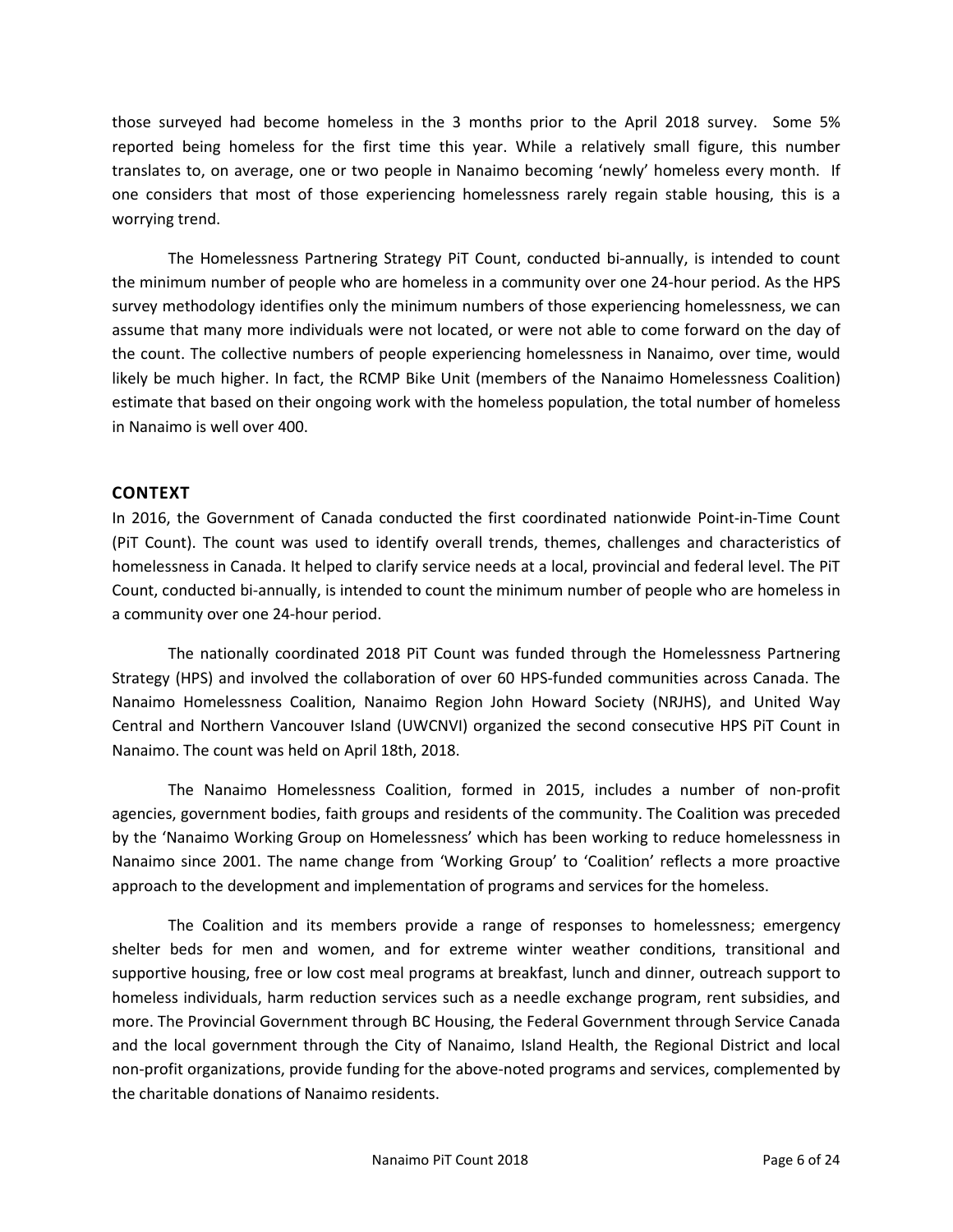In Nanaimo there are a number of services for transitional and emergency sheltering, including the *Island Crisis Care Society - Samaritan House* emergency shelter for women, *Unitarian Extreme Weather Shelter* - co-ed emergency shelter beds (winter months only); *Salvation Army - New Hope Centre* emergency shelter beds for men.

Supportive Housing units and systems include: *Wesley Street Supportive Housing* - 36 bachelor units each with its own small kitchen and bathroom; *Uplands Walk Supportive Housing* - 33 bachelor units each with its own small kitchen and bathroom. *Boundary Crescent Supportive Housing -* 41 furnished bachelor units, 12 dedicated to Haven Society, each with its own small kitchen and bathroom. Island Health Community Outreach Response and a Housing First program (administered by NRJHS) are among other supports in place.

The HPS-funded communities conducted PiT Counts from March 1 to April 30 of 2018 to apply a national lens to the issue of homelessness. The Nanaimo Homelessness Coalition has, since 2005, attempted to track the number of homeless. However, the methods employed have varied over time and, as such, comparison with numbers prior to the 2016 HPS PiT Count should be made with caution, though they do provide some context for analyzing the longer term trends in homelessness.

Finding housing in Nanaimo is difficult for those with modest incomes and virtually impossible for those with support needs. The Vancouver Island Real Estate Board reports that as of March 2018 the price of a Nanaimo single-family home has jumped to \$470,000, a [2](#page-6-0)1 percent increase from last spring.<sup>2</sup> Developers and construction companies are reporting that they are so busy that they cannot find enough workers for their new construction projects, which has resulted in a 6 month backlog of work. It is widely agreed that Nanaimo's proximity to Vancouver continues to have a major impact on housing prices. One impact of this spillover is that Nanaimo, like many communities, has very high rents and very low or non-existent available rental units. The *average* rent for a one bedroom apartment (if you can find one) in Nanaimo is approximately \$800; a two bedroom is more than \$1000/month. Overall vacancy rates are 1.6%.<sup>[3](#page-6-1)</sup> This reality makes finding adequate housing especially difficult for those with (multiple) barriers to housing.

Landlords can and do select out anyone with any sort of problems in their tenancy or financial history. The impact on the hard-to-house and the homeless is amplified in this context. Given that many of the homeless population have poor credit records and/or mental and physical health problems, the likelihood of the homeless population finding housing is greatly diminished. Tylar Turnbull, Housing First Coordinator at the NRJHS, reports that, as of mid-April 2018, there was a waiting list of 200 clients looking for supportive housing. Other agencies in Nanaimo are facing similar overload.

<span id="page-6-0"></span> <sup>2</sup> *Low inventory, high demand driving Nanaimo home prices up https*://vancouverisland.ctvnews.ca/low-inventoryhigh-demand-driving-nanaimo-home-prices-up-1.3442215

<span id="page-6-1"></span><sup>3</sup> Figures as of February 2018: See *Primary Rental Market Statistics – Nanaimo* http://www.multifamily.ca/wpcontent/uploads/2018/02/Nanaimo-Rental-Market-Report.pdf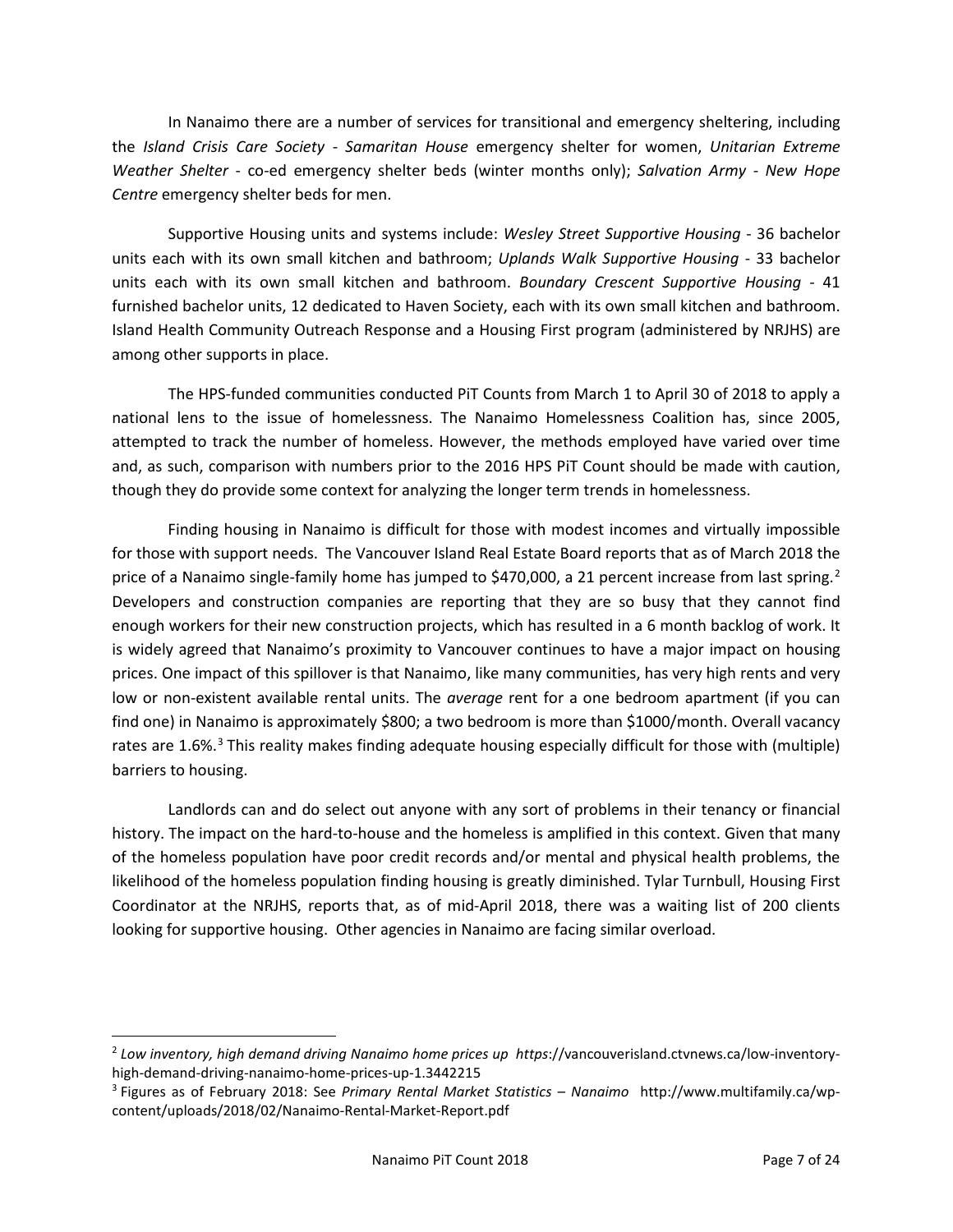# **METHODOLOGY**

The National PiT Count methodology was used to determine the minimum number of individuals experiencing "absolute homelessness" within a 24-hour period (Appendix A: Definitions of Homelessness). These are individuals living in public spaces, emergency shelters or transitional shelters with no stable residence to return to. Individuals experiencing 'hidden homelessness,' categorized as those in temporary or precarious housing, or corrections and medical health facilities, were not included in this count.

Surveys were conducted at fixed sites throughout the community, in unsheltered locations where people are known to habituate, and at a 'magnet event' at St. Peter's Roman Catholic Church. In addition to the count, community agencies involved in serving the homeless were invited to submit their observations and comments to provide further background on the homelessness situation in Nanaimo.

### **LIMITATIONS OF THE PIT COUNT**

The focus of the Nanaimo 2018 PiT Count was to identify individuals who were absolutely homeless. PiT counts are designed to measure the *minimum* number of homeless people in a community on a given day. It is not possible to identify the exact number of people experiencing homelessness from a Pointin-Time survey. PiT Counts are not able to measure those individuals who may be housed on the specific day of the count, but who may be cycling in and out of homelessness. This includes precariously housed individuals who do not have any kind of secure housing contract, yet they are able to find means of temporary shelter for uncertain periods of time (e.g. "couch surfing," "staying with a friend").

Furthermore, while every effort was made to locate and survey individuals throughout the downtown core and other parts of Nanaimo, it is not possible to cover every location, and there will be many more individuals who were not surveyed. As our understanding increases of the homeless situation in Nanaimo, our ability to identify the situation and related needs of people experiencing homelessness will improve.

The PiT Count survey provides *a picture of general trends* of homelessness in a community. The data provided should be read as such, as identifying various *trends in the composition* of the homeless population. Thus it becomes possible to compare the 2018 PiT Count numbers with the previous count, in order to make comments about what is going on. This in turn provides a basis upon which we can compare our data with other communities where PiT counts have been done.

A more comprehensive and nuanced understanding of the situation will require further research and resources. In particular, it seems reasonable to suggest that the results would be well served by the inclusion of in-depth qualitative research. Describing and analyzing the everyday lived experience of homelessness, for example, could shed light on the resilience strategies of the homeless, but also reveal where there are gaps and problems in the provision of housing and other social supports.

# **MAGNET EVENT**

A magnet event is a strategy used to draw people to a common place on a given day to share information and carry out the PiT Count enumeration for those willing to participate. Luckily on the day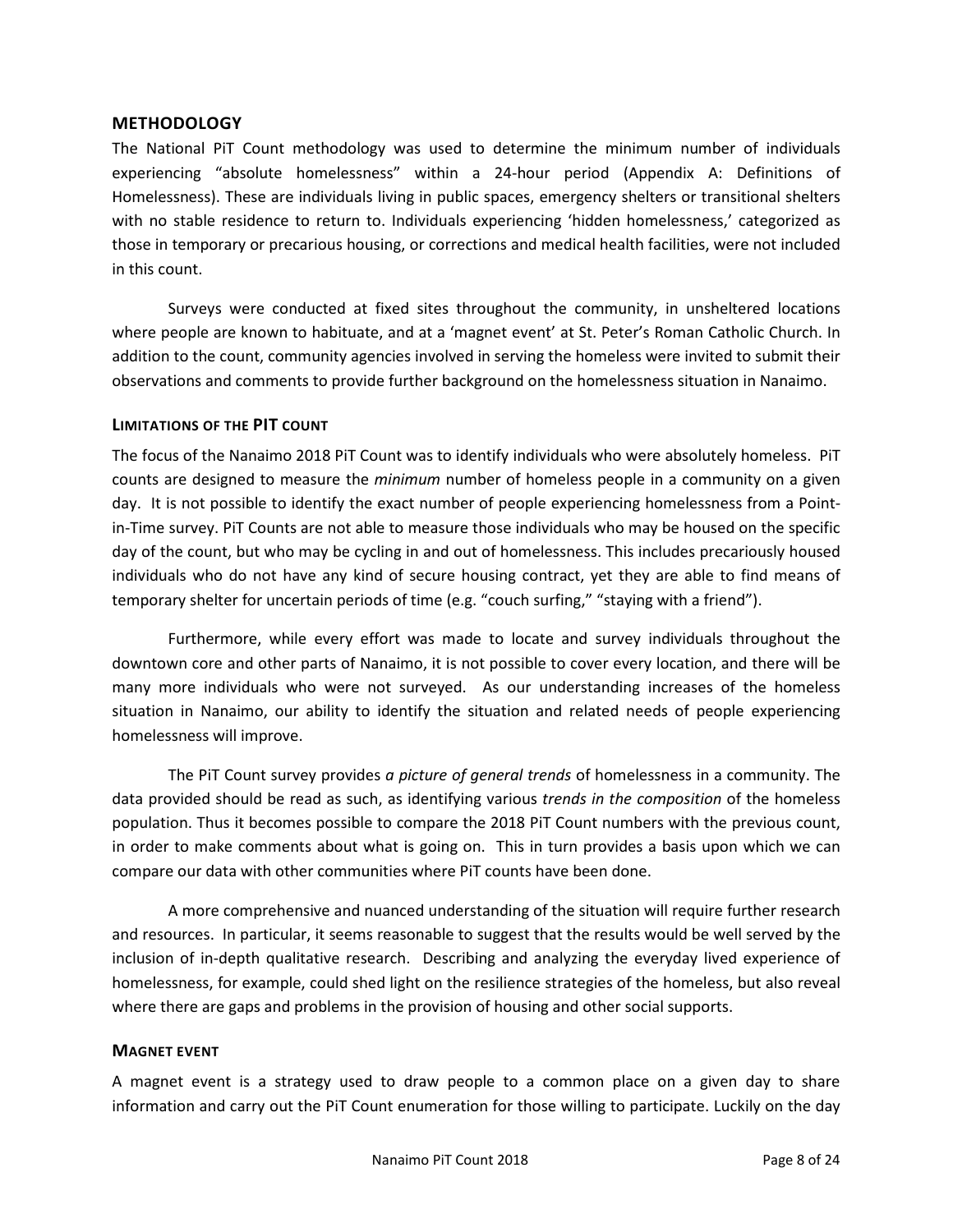of the Nanaimo PiT Count it was sunny and clear the entire day for our magnet event at St Peter's. To create awareness of the event the Housing Support Team from NRJHS (Tylar Turnbull, Jay Flett and Anne-Marie Tosh) posted flyers around Nanaimo to advertise the magnet event and also did a "walkabout" in the downtown core to advertise the event directly with business owners. The response from business owners was generally positive and supportive of the project goals. We made our partner agencies aware of the upcoming event and provided advertising to raise awareness of the event among service users. The magnet event was also promoted prior to April  $18<sup>th</sup>$  via news media reports<sup>[4](#page-8-0)</sup> and by Signy Madden and Jay Flett during an on-air interview with CHLY Radio.

The event had the intended effect of drawing many people to a key survey site where they could receive free services and participate in the survey. The event was so well attended that at least one agency that would normally support 40-50 clients, saw none of these during the hours of the actual magnet event. Survey respondents and anyone who chose to attend had access to various services: barber, hairdresser, donation table (which had clothing and other life necessities), hot food and beverages, smudging and brushing by local First Nations elders, Indigenous housing navigator, and the Nanaimo Women's Resource Centre. We estimate that 150-200 members of the public attended the event.

# **VOLUNTEERS**

PiT Counts depend heavily on volunteer labour from the local community, and people in Nanaimo were more than generous with their time. We held two training sessions for volunteers in order to provide guidance in conducting the survey and to prepare volunteers for their support roles in the 2018 Point-in-Time Count. More than fifty volunteers attended our training sessions and Jay Flett provided Naloxone training for everyone present. Many volunteers were from the partner social service agencies of the Homelessness Coalition. A number of volunteers from various academic programs at Vancouver Island University donated their time. The RCMP as well as Island Health sent outreach workers to conduct surveys at encampments and known areas of homeless habitation around the city.

# **SURVEY LOCATIONS**

#### Fixed Sites

Unsheltered

- o Magnet event at St. Peter's Roman Catholic Church
- o Women's Resource Centre
- o 7-10 Breakfast Club
- o Vancouver Island Regional Library (Nanaimo downtown)
- o Wesley St./Canadian Mental Health Association (CMHA)
- o Nanaimo Citizens' Advocacy Association
- o Men's Resource Center
- o Harris House needle exchange/harm reduction site

<span id="page-8-0"></span> <sup>4</sup> See *Volunteers sought as 'important' Nanaimo homeless census approaches*: https://nanaimonewsnow.com/article/574359/nanaimo-homeless-census-approaches-call-made-volunteers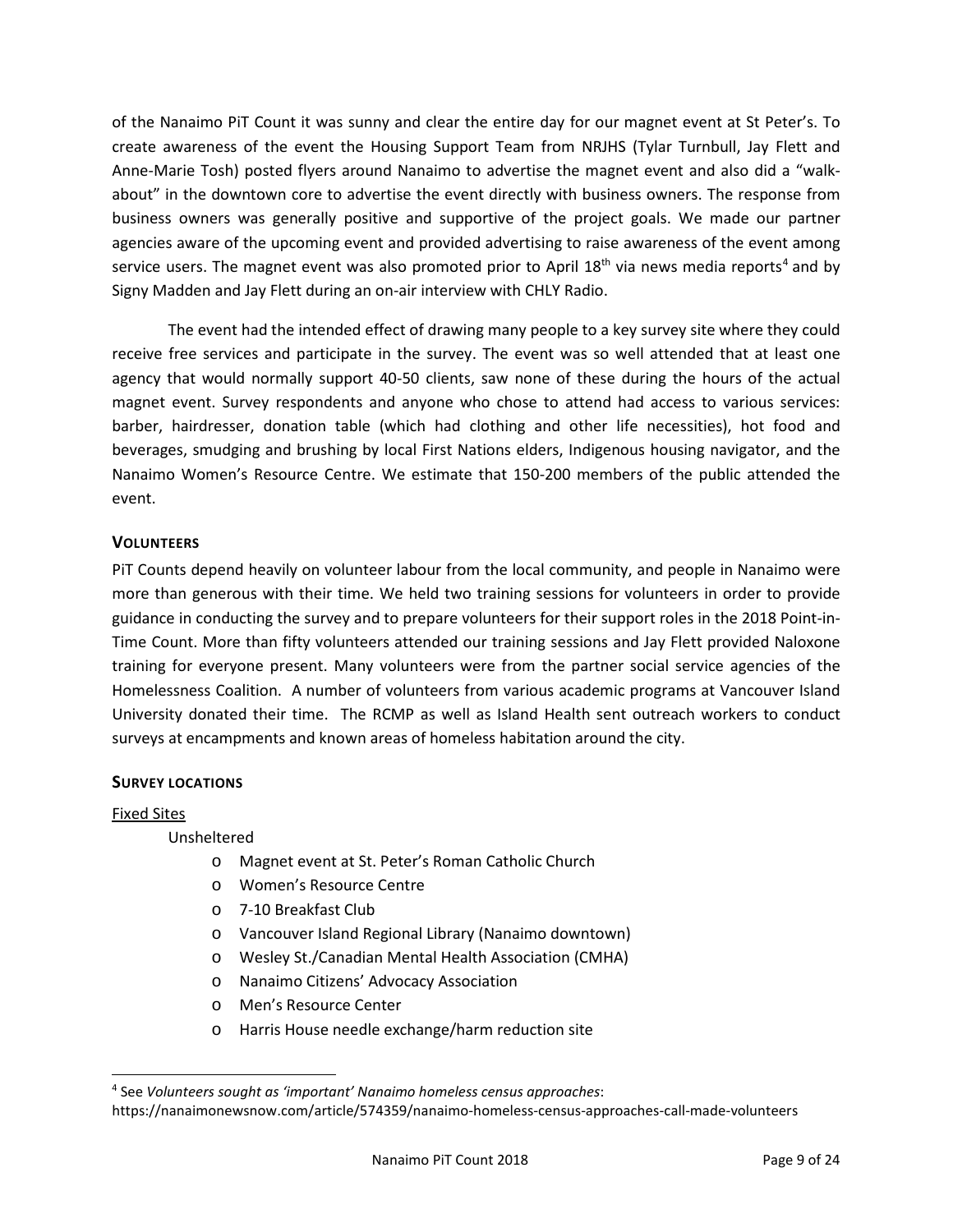- o Ministry of Social Development and Poverty Reduction ( 108 Richards Street)
- o AIDS Vancouver Island Health Clinic
- o Uplands Walk
- o RCMP Bike Patrol: Nanaimo encampments
- o Island Health COR Team: Nanaimo area

# **Sheltered**

- o Salvation Army New Hope Men's Center Shelter
- o Samaritan House Women's Shelter

The RCMP Bike Patrol unit, headed by Corporal David LaBerge, visited more than 40 encampments (public spaces, parks, alleys, bridges). The Island Health Community Outreach Response Team also travelled around the city to conduct surveys.

# **STRUCTURE OF THE SURVEY (APPENDIX A)**

- 4 screening questions (some of which overlap with the core questions)
- 14 core questions from the national database
- 1 additional question from the optional pool (COH questions)
- 6 local questions (community specific interests)

The survey is composed of, in essence, two sections: The first contains standardized questions drawn from the HPS national database which includes one optional question. The second contains several questions that address community specific interests. The responses to the community questions are discussed in section 2 of the report. Everyone who completed a survey was provided with a 'care package' or a gift card for food.

#### **UNDERSTANDING ENUMERATION**

In total some 330 surveys were filled out on April 18<sup>th</sup>, but after removing duplicates and ineligible surveys ('data cleaning') the final figure rests at 289. However, the final enumeration figure does include 11 dependent accompanying children identified in the survey, and 35 who were "observed as homeless" on the day of the count (which is one component of the HPS enumeration). While the observed figure is never precise, it is considered acceptable to use within the survey methodology.

| Unsheltered (vacant building, makeshift shelter, tent, or shack, other unsheltered<br>location unfit for human habitation, public spaces, or a vehicle, don't know) | 243 |
|---------------------------------------------------------------------------------------------------------------------------------------------------------------------|-----|
| <b>Unsheltered observed</b>                                                                                                                                         | 35  |
| <b>Sheltered</b> (transitional shelter / housing, emergency shelter, domestic violence   57<br>against women shelter) (including 11 dependent children)             |     |
| ΤΟΤΑL                                                                                                                                                               | 335 |

# *WHERE ARE YOU STAYING TONIGHT?* **(2018)**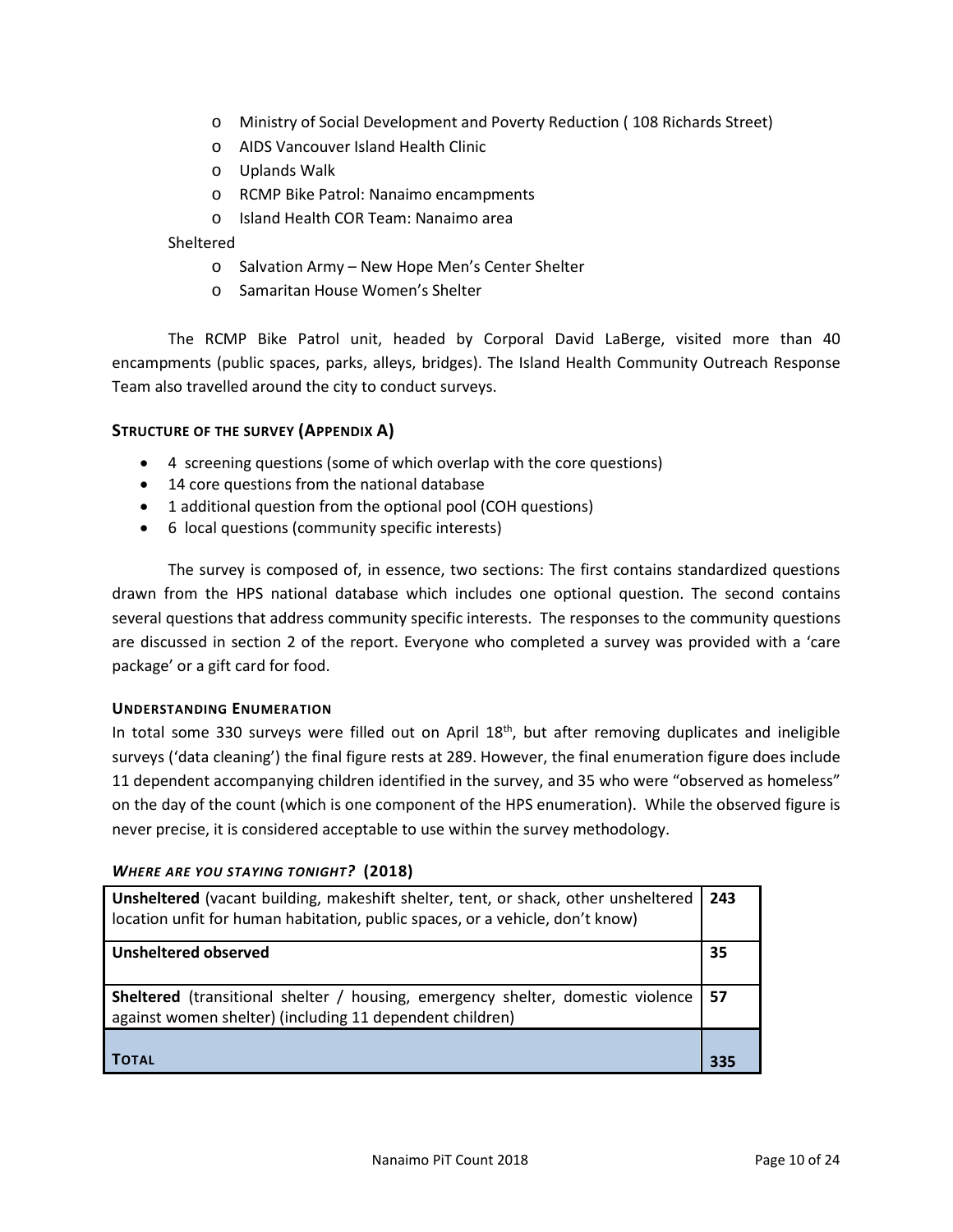*Therefore, the total figure for the PiT Count enumeration is 335.* This is the figure that should be cited when identifying the minimum number of people experiencing absolute homelessness in Nanaimo. This figure is almost double the number (174) from the Nanaimo 2016 PiT Count. Most of the calculations, charts and figures in this report are based on 289 completed hard copy surveys.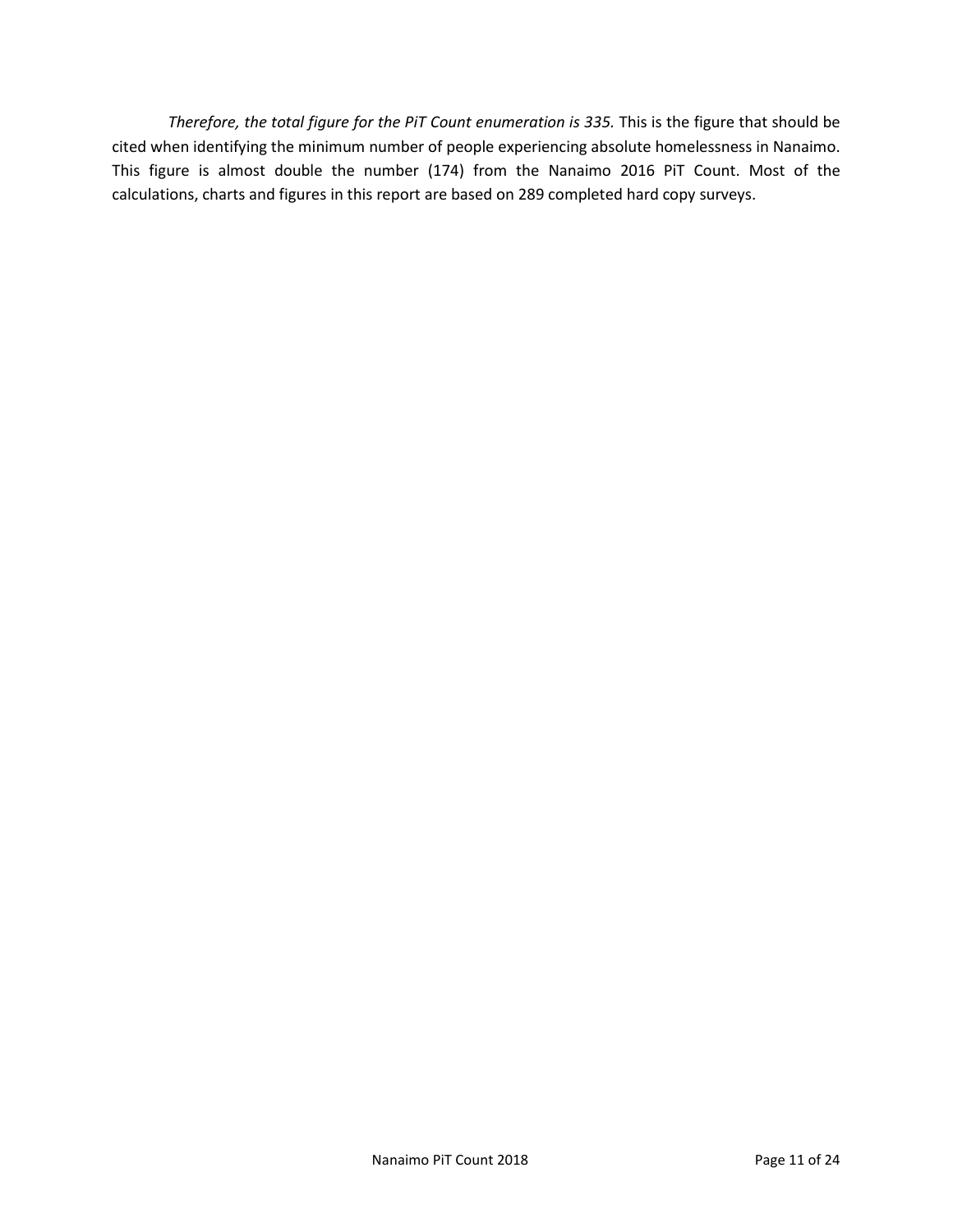# **SURVEY RESULTS SECTION 1: RESPONSES TO HPS-STANDARDIZED QUESTIONS**

| <b>Male</b>                  | 205 | 68.3% |
|------------------------------|-----|-------|
| Female                       | 87  | 29.0% |
| <b>Gender non-conforming</b> |     | 0.3   |
| <b>Two Spirit</b>            |     | 0.3   |
| <b>Transgender</b>           |     | 0.3   |
| Don't know / Decline         |     | 1.8   |

#### *WHAT GENDER DO YOU IDENTIFY WITH? [5](#page-11-0)* **(2018)**

In terms of age and gender the outcomes of the 2018 survey are consistent with surveys from previous years and other communities administering the HPS PiT Count. However, as noted in the 2016 PIT Count results<sup>[6](#page-11-1)</sup> it appears as though the homeless population as a whole is continuing to age. In the City of Nanaimo 2007 homeless count (which did not employ the HPS survey methodology) the average age of respondents was 36.7, but in 2016 had risen to 39.7 (and the Median age rose to 43). In 2018 the average age of respondents was 41 and the median was 44 (based on 287 replies.) This trend is important as the mortality rates for the homeless in the 40-49 age cohort is 5 times higher than the rest of the population.

In comparing the 2016 and 2018 age distribution, the only change of any note appears to be a rise in the number and percentage of females in the 35-44 cohort. There is also a sizable decrease in the percentage of females in the 45-54 cohort.

| 70                    |              |       |       |              |       |              |                |                |         |
|-----------------------|--------------|-------|-------|--------------|-------|--------------|----------------|----------------|---------|
| 60                    |              |       |       | 19.3%        |       |              |                |                |         |
|                       |              |       | 16.3% | 15.3%        |       |              |                |                |         |
| 50                    |              |       |       |              |       |              |                |                |         |
| 40                    |              |       |       |              |       | 9.6%         |                |                |         |
| 30                    |              |       |       |              |       |              |                |                |         |
| 20                    | 2.7%         | 4.5%  | 8.7%  | 7.3%         | 6.0%  |              |                |                |         |
| 10                    | 1.3%         |       |       |              |       | 3.3%         |                |                | 1.7%    |
|                       | .2%          | 1.7%  | .2%   | .2%          |       | $.3\%$ 0.7%  |                | 0.7%           |         |
| 0                     | Under 18     | 18-24 | 25-34 | 35-44        | 45-54 | 55-64        | 65-67          | 68+            | LGBTQ2S |
| <b>Male</b>           | 8            | 13    | 49    | 58           | 45    | 29           | $\overline{2}$ | 0              |         |
| $\blacksquare$ Female | 4            | 5     | 26    | 22           | 18    | 10           | 0              | $\overline{2}$ |         |
| LGBTQ2S               |              |       |       |              |       |              |                |                | 5       |
| Decline / Unclear     | $\mathbf{1}$ |       |       | $\mathbf{1}$ |       | $\mathbf{1}$ |                |                |         |
| Don't know            |              |       | 1     |              |       |              |                |                |         |

# **2018: GENDER / AGE DISTRIBUTION[7](#page-11-2)**

<span id="page-11-0"></span> $5$  Age and gender distribution figures in this section include dependent children (n=11) in the calculations. Total sample size for these calculations is 300.

<span id="page-11-1"></span><sup>6</sup> Defriend, 2016, p.22

<span id="page-11-2"></span><sup>&</sup>lt;sup>7</sup> This chart includes dependent children (not surveyed) making the sample size  $n = 300$ .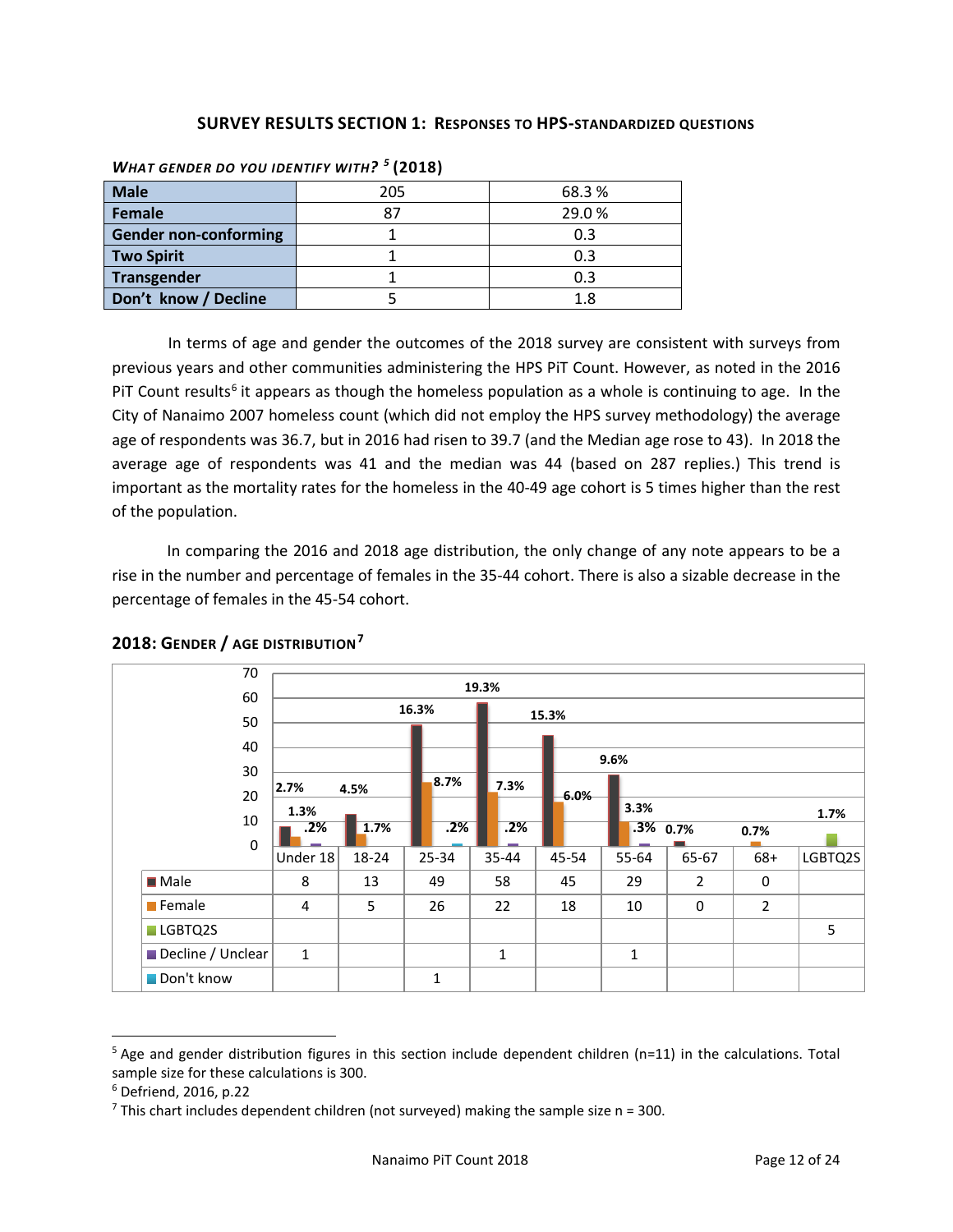In the 2018 survey over half (52%) of people experiencing homelessness are between the ages of 25 and 44, and adding the next cohort 45-54 brings the total to almost 73%. Approximately 70% of the respondents were male, and 30% female. Despite general trends across Canada of increasing homelessness for young people, there appear to be relatively few young people in the 2018 Nanaimo survey (10% were under 25 years of age). However, in total approximately 20% of those who responded were less than 30 years of age.

*HOW WOULD YOU DESCRIBE YOUR SEXUAL ORIENTATION, FOR EXAMPLE STRAIGHT, LESBIAN GAY? (Respondents shown a list)*

| Straight /<br><b>Heterosexual</b> | <b>Bisexual</b> | <b>Decline</b> | <b>Two</b><br><b>Spirit</b> | Gav | Lesbian | Queer | Questioning | Don't<br>know<br>/Unclear |
|-----------------------------------|-----------------|----------------|-----------------------------|-----|---------|-------|-------------|---------------------------|
| 252                               | 14              | 12             |                             |     |         |       |             |                           |

The vast majority of respondents identify as straight / heterosexual, though 14 respondents, 9 females, and 5 males identified as bisexual.<sup>[8](#page-12-0)</sup>

# *WHAT FAMILY MEMBERS ARE STAYING WITH YOU TONIGHT?*

Compared to 2016 there appeared to be a rise in the number of respondents staying with someone else in 2018. This finding is consistent with responses to later survey questions expressing the need for more couples-friendly shelters and/or housing as one potential method for decreasing homelessness.



<span id="page-12-0"></span> <sup>8</sup> Data for 2016 not available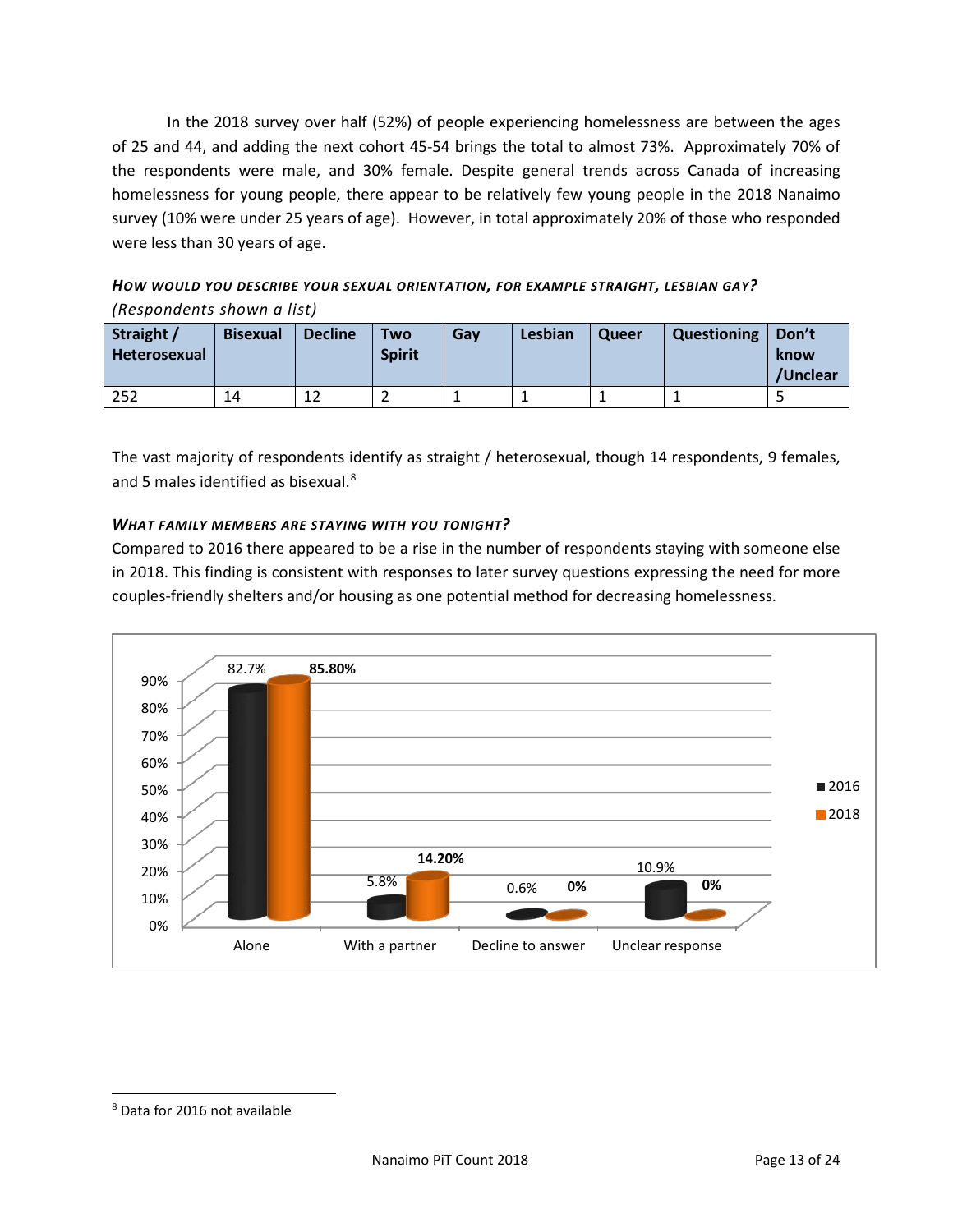#### **DURATION OF HOMELESSNESS**

A key measure of homelessness is the amount of time without a break that people do not have access to safe and consistent accommodation.

| 2018      | 0 to 3 months | 3 to 6 months | 6 to 12 months      | 12 months $+$ | <b>No answer</b> |
|-----------|---------------|---------------|---------------------|---------------|------------------|
| $(n=289)$ | 30            | 33            | 55                  | 154           | 17               |
|           | 10.4 %        | 11.4 %        | 19.0%               | 53.3%         | 5.9%             |
| 2016      | 0-3 months    | 3 to 6 months | 6 months or<br>more | n/a           |                  |
| $(N=174)$ | 18.4 %        | 17.8%         | 59.8%               | n/a           | 4.0%             |

*IN TOTAL HOW MUCH TIME HAVE YOU BEEN HOMELESS IN THE LAST 12 MONTHS?*

In 2018, 53% of respondents reported that they had been homeless for 12 months or more. Another 19% reported being homeless for 6 months or more in the previous 12 months which means that over 72% have been homeless for 6 months or more. Therefore a high percentage of people experiencing homelessness in Nanaimo would be considered "chronically" homeless:

Individuals, often with disabling conditions (e.g. chronic physical or mental illness, substance abuse problems), who are currently homeless and have been homeless for six months or more in the past year (i.e., have spent more than 180 cumulative nights in a shelter or place not fit for human habitation). <sup>[9](#page-13-0)</sup>

It was also reported that respondents had lived in Nanaimo for all or most of their lives. Over 80% of those surveyed had *not* moved to Nanaimo in the last year. As mentioned, above people experiencing homelessness in Nanaimo are in large part *from* Nanaimo*.*



*IN TOTAL HOW MANY DIFFERENT TIMES HAVE YOU EXPERIENCED HOMELESSNESS OVER THE PAST YEAR?*

<span id="page-13-0"></span> <sup>9</sup> Employment and Social Development Canada. Homelessness Partnering Strategy Directives 2014-2019. Retrieved from: http://www.esdc.gc.ca/eng/communities/homelessness/funding/directives.shtml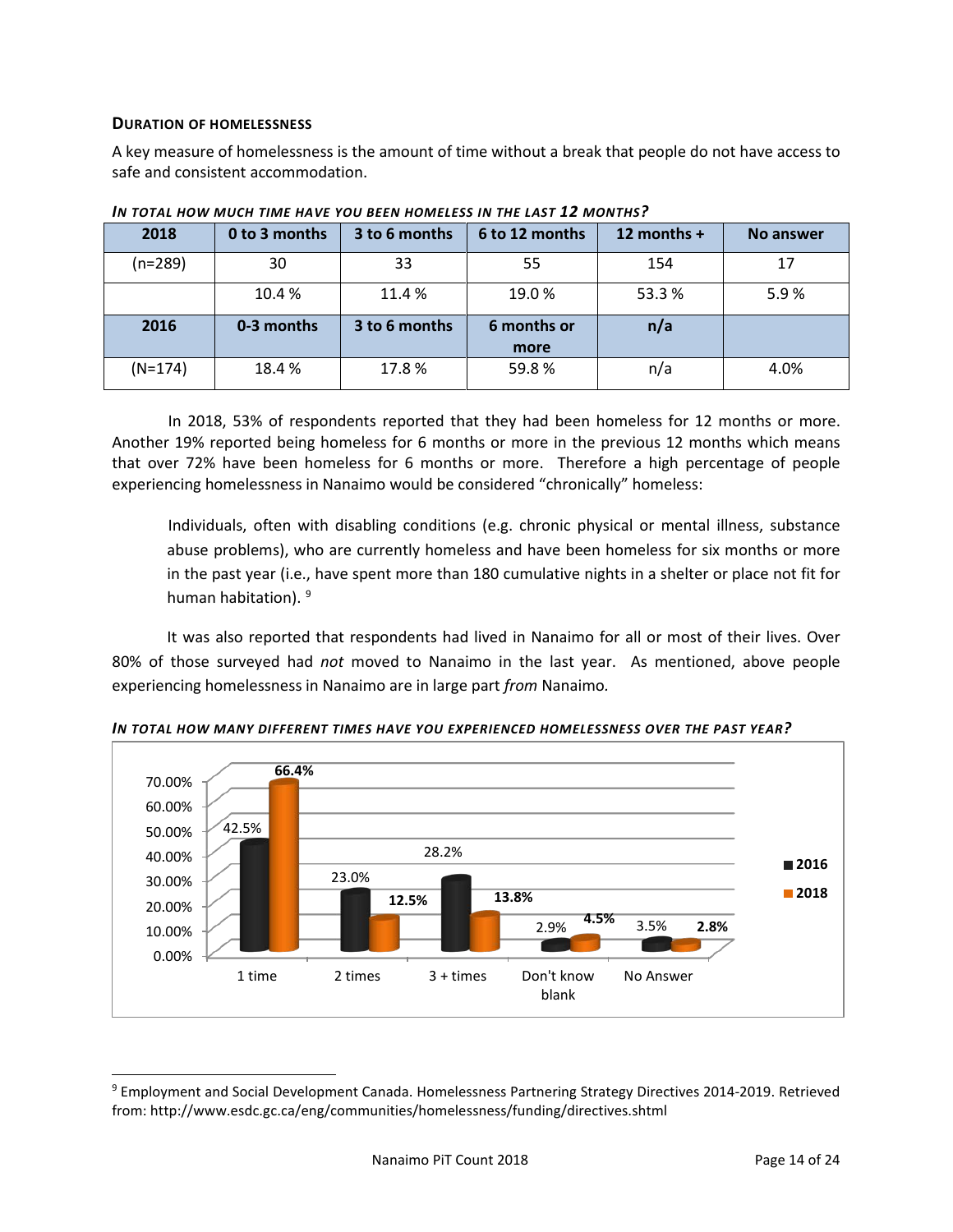Another measure of homelessness is the number of episodes of homelessness over a given period. The data in 2018 shows that 66% of respondents were homeless one time only in the past year. Therefore, we can conclude that homelessness in Nanaimo is primarily experienced as continuous and not episodic.

|                | Less than 1 Year | More than 1 year | No answer |
|----------------|------------------|------------------|-----------|
| 2018 (n=289)   | 40               | 233              | 16        |
| $2016$ (n=174) | 48               | 1 ว ว<br>ᅩᄼᄼ     |           |

#### *HOW LONG HAVE YOU BEEN IN NANAIMO?*

#### 2018 Breakdown: Length of time in Nanaimo

| $0$ to $3$<br>months | $3$ to $6$<br>months | 6 to 12<br>months | $1 - 5$ years | 5 - 40 years | <b>Always</b><br>been here | Decline /<br>no answer |
|----------------------|----------------------|-------------------|---------------|--------------|----------------------------|------------------------|
| 23                   | 9                    | 8                 | 50            | 96           | 87                         | 16                     |
| 8.0%                 | 3.1%                 | 2.8%              | 17.3%         | 33.2%        | 30.1%                      | 5.5%                   |

Based on the data on duration of homelessness and length of time residing in Nanaimo it seems reasonable to suggest that once the homelessness barrier is crossed respondents are not able to cross back to secure housing. Homelessness in Nanaimo (and one suspects elsewhere) once realized is a quite permanent state of affairs. The obvious policy implication is to avoid homelessness by ensuring that community members are supported *before* they end up on the streets.

#### *WHAT AGE WERE YOU WHEN YOU FIRST EXPERIENCED HOMELESSNESS? (2018)*

| Age          | 17 or less | 18-24 | $25 - 34$ | 35-44 | 45-54 | $55+$        | No answer |
|--------------|------------|-------|-----------|-------|-------|--------------|-----------|
| 289<br>$n =$ | 80         | 46    | 56        | 46    | 35    | $\sim$<br>∸∸ | 14        |
|              | 27.7%      | 15.9% | 19.4%     | 15.9% | 12.1% | 4.2%         | 4.8%      |

Significantly, the data shows that many people first experience homelessness in their teenage years (28%) and as young as 5-10 years old. Having said this, approximately 5% of those surveyed are homeless for the first time in the past year. Some reported becoming homeless for the first time within days of the PiT Count.

#### *HAVE YOU EVER HAD ANY SERVICE IN THE CANADIAN MILITARY OR RCMP?*

|                   | 2018 | 2016 |
|-------------------|------|------|
| <b>No</b>         | 275  | 167  |
| <b>RCMP</b>       |      |      |
| <b>Military</b>   | 8    | 6    |
| Decline / Unclear |      |      |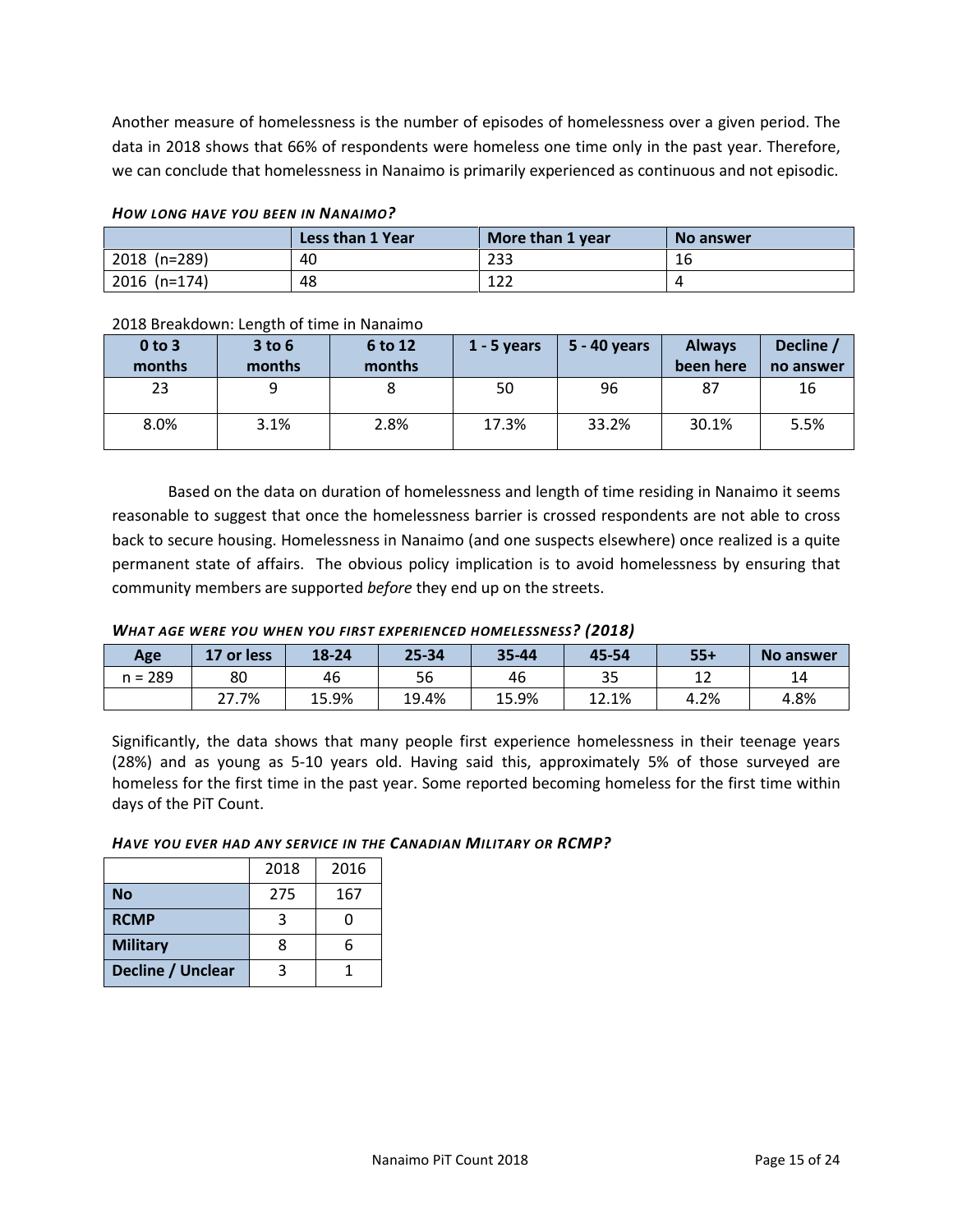



The indigenous population in the 2018 count represents around 31% of the number of people experiencing homelessness in Nanaimo (of those who completed the survey). While this is somewhat higher than the previous survey (24%), it is consistent with trends from other jurisdictions. Given that Aboriginal populations represent about 6% of the local population they are highly overrepresented among the homeless population. Clearly this points to the need for specific measures to address the housing needs of the Indigenous population in Nanaimo.

|      | <b>First</b><br><b>Nations</b> | <b>Inuit</b> | <b>Metis</b> | Indigenous<br>Ancestry | Not-<br>Aboriginal | Don't<br><b>Know</b> | <b>Unclear</b><br>response |
|------|--------------------------------|--------------|--------------|------------------------|--------------------|----------------------|----------------------------|
| 2018 | 25%                            | 0%           | 4.2%         | 2.1%                   | 64.7%              | 2.8%                 | 1.2%                       |
| 2016 | 18.4%                          | 0.6%         | 2.9%         | <b>1.7%</b>            | 74.1%              | $1.2\%$              | $1.1\%$                    |

*HAVE YOU STAYED IN AN EMERGENCY SHELTER IN THE LAST YEAR? (2018)*

| <b>USE</b> | Total   | Percentage |
|------------|---------|------------|
| SHELTER?   | (n=289) |            |
| <b>YES</b> | 194     | 67.1%      |
| NΟ         | 90      | 31.2%      |
| Decline    |         | 1.7%       |

Similar to the 2016 survey figure (75%) the large majority of those surveyed in 2018 (67%) reported staying in a shelter in the previous 12 months. Although this represents a drop in terms of percentage, the *number* of people reporting use of shelters rose from 130 to 194, which represents a 50% increase.

On the other hand, respondents gave many reasons for not staying in shelters. Frequently cited reasons were: fearing for one's safety and being worried about possessions being stolen. Other prominent reasons included not being able to stay in a shelter as a couple, and not wanting to be in an environment where others were using and/or selling drugs. There were more than a few comments to the effect that shelter staff "look down" on people who use shelters.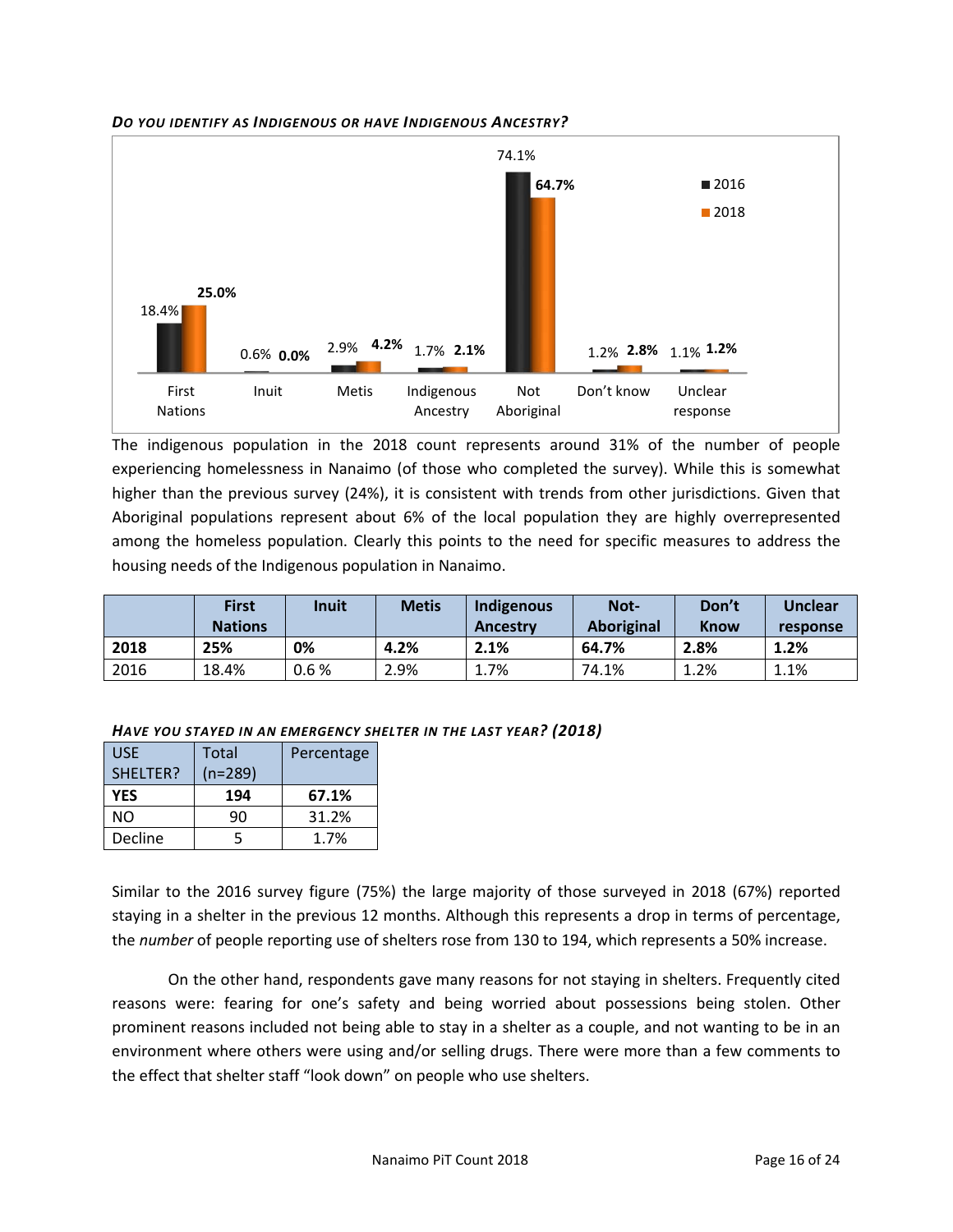

*WHAT ARE YOUR SOURCES OF INCOME? (More than one answer possible.)*

About 50% of respondents were getting social assistance and a further 30% disability benefits (though there is some overlap in these categories), but they also reported that these supports were entirely inadequate to meet rent prices in Nanaimo. Worryingly, 19 respondents reported that they had no income at all.

*WHAT HAPPENED THAT CAUSED YOU TO LOSE YOUR HOUSING MOST RECENTLY? (More than one answer possible.)*

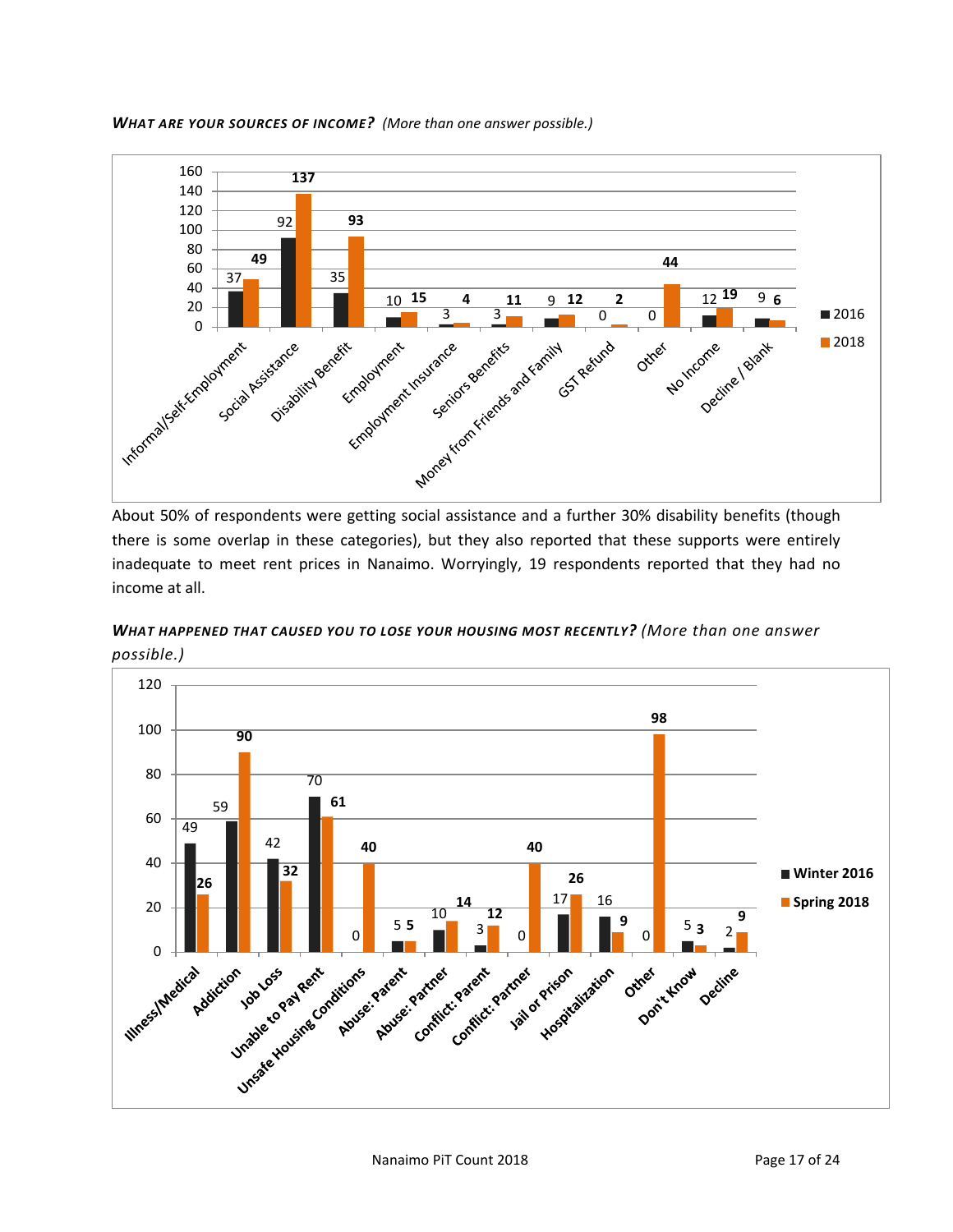In the current survey the major issues that have caused people to lose their housing most recently have been addictions or substance use (31%), inability to pay rent (21%), and unsafe housing conditions (14%). There was also a high incidence, almost 14%, of reports of conflict with a partner. As the data suggests, many respondents had multiple issues affecting the stability of their housing. (Respondents were able to give more than one response to this question).

So-called "renovation evictions" seemed to be a recurring problem for people losing their housing. Many verbally commented that they were evicted for one or more of the reasons above, including conflicts with landlords in relation to a number of issues. All levels of government will need to consider the problem of renovation evictions in attempting to alleviate the homelessness and housing crisis.





Increasingly high rents and low income were the most frequently cited *barriers to finding housing*. Also, the things that *cause* a loss of housing, such as addictions, substance use, and unsafe or poor housing conditions, were also reported as barriers to finding housing. For example, people choose to leave unsafe housing which makes them homeless, but then obviously do not want to enter a different but equally unsafe location. These trends are consistent with the 2016 survey where addictions and high rents or other financial reasons were barriers to housing for a very high proportion of respondents.<sup>[10](#page-17-0)</sup>

It was notable that in 2018 people experiencing homelessness are reporting that they are discriminated

*"I am discriminated against because of what I look like."*

<span id="page-17-0"></span> $10$  op.cit. Defriend, 2016, p. 24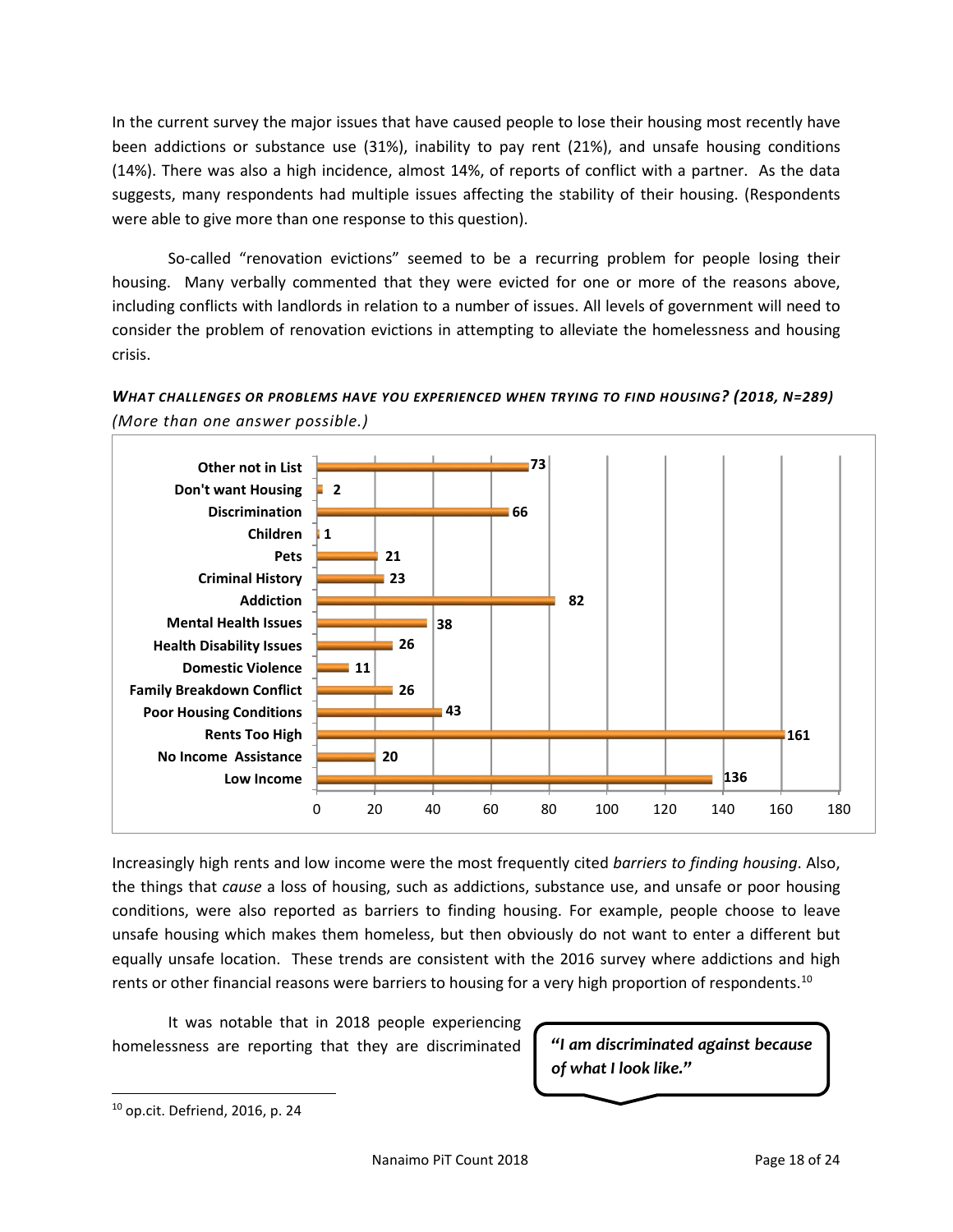against as 'homeless people' when they do seek housing: "People look at my appearance and make judgements about me." Many First Nations persons experiencing homelessness reported that racism was a common reason that prevented them from obtaining housing.

In the "Other" reasons category a high number of people in the 2018 survey also reported that they had difficulty getting references from previous landlords, and or had trouble with credit checks. People also said that conflict with previous landlords or having difficult landlords were barriers to housing. These findings are largely consistent with the data from 2016.

# **SURVEY RESULTS SECTION 2: RESPONSES TO COMMUNITY-SPECIFIC QUESTIONS**

*WHAT COMMUNITY SERVICES HAVE YOU USED IN THE LAST 12 MONTHS? (More than one answer possible.)*

|                   | <b>Shelter</b> | Food<br><b>Bank</b> | Hot<br><b>Meal</b><br>Program | $7 - 10$<br><b>Club</b> | Library | <b>Police</b> | <b>Other</b> | <b>None</b> | <b>Blank</b> |
|-------------------|----------------|---------------------|-------------------------------|-------------------------|---------|---------------|--------------|-------------|--------------|
| 2018<br>$(n=289)$ | 122            | 84                  | 91                            | 156                     | 87      | 21            | 13           | 12          | 31           |
| 2016<br>$(n=174)$ | 128            | 103                 | 85                            | 125                     | 98      | 28            | 45           | n/a         | n/a          |

*WHAT HEALTH SERVICES HAVE YOU USED IN THE LAST 12 MONTHS? (More than one answer possible.)*

|           | <b>Doctor</b> | <b>Dentist</b> | <b>Optometrist</b> | <b>Emergency</b> | <b>Mental Health</b> | <b>Mental</b>   | <b>Decline</b> |
|-----------|---------------|----------------|--------------------|------------------|----------------------|-----------------|----------------|
|           |               |                |                    |                  | Worker               | <b>Health</b>   | to             |
|           |               |                |                    |                  |                      | <b>Services</b> | answer         |
| 2018      | 112           | 22             |                    | 91               | 65                   | 94              | 31             |
| (n=289)   |               |                |                    |                  |                      |                 |                |
| 2016      | 100           | 24             |                    | 69               | 72                   | 50              | n/a            |
| $(n=174)$ |               |                |                    |                  |                      |                 |                |

It is plain from these tables that a very high percentage of people experiencing homelessness in Nanaimo make use of some or most of the health and community services available to them. There is a notable increase in the number of respondents using mental health services in 2018. Among other responses Tillicum Lelum Friendship Centre and Salvation Army (shelter) were widely cited as community services that were used. It's interesting to note that although close to 200 individuals reported using shelters in the last year, only 122 report use of a shelter as a 'community service'.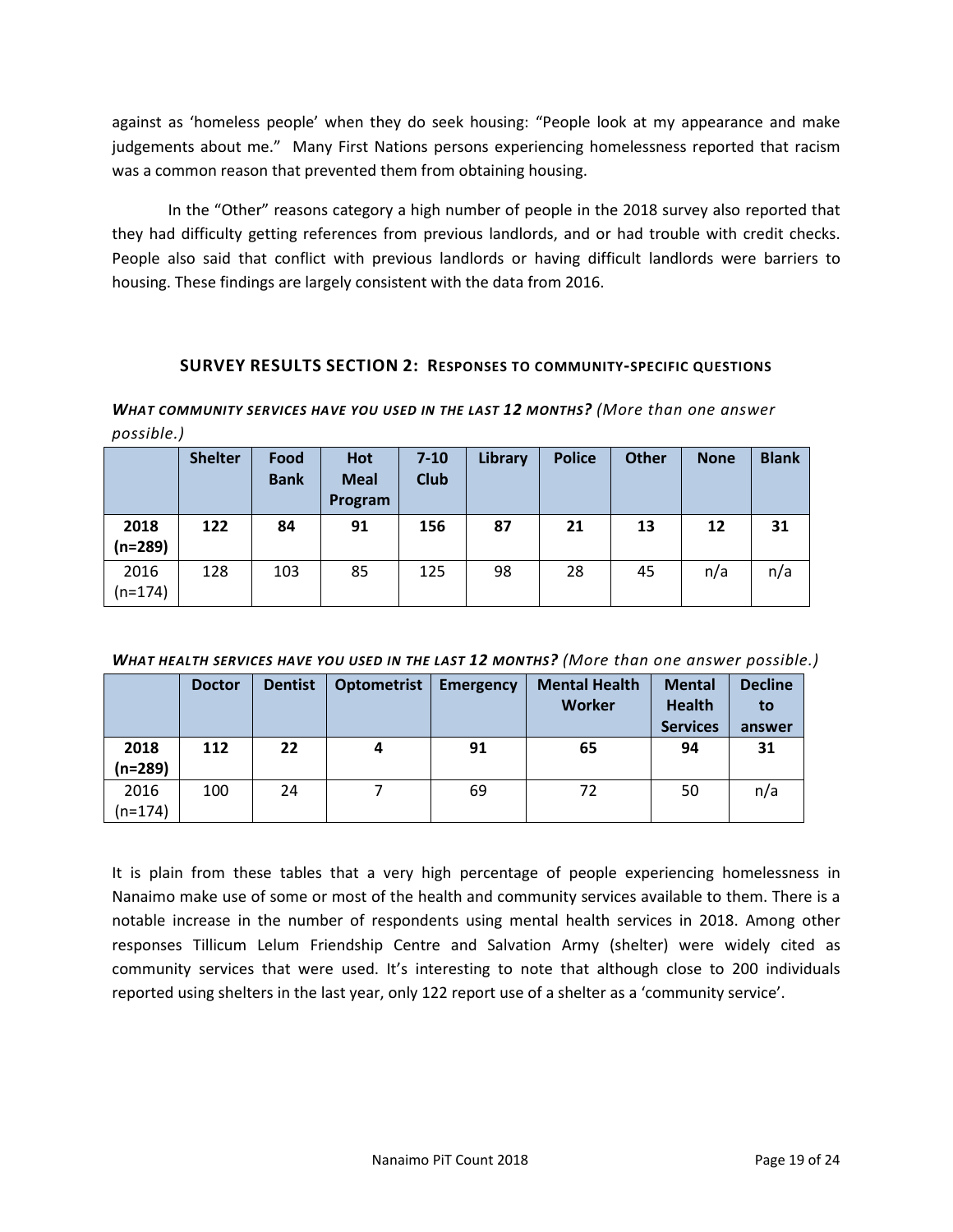

*WHAT OTHER SERVICES WOULD BE HELPFUL TO YOU? (More than one answer possible.)*

Seventy-five percent of respondents (217/289) said that access to affordable housing would help them. When asked what additional types of services would be useful to them, a considerable proportion of people said they would like more housing support (31.5%) and more addictions support and treatment (30%),

Between 15 and 20% of respondents also said that each of the following would be helpful: counselling, low barrier housing, access to transportation, public phone and Internet, more free showers and more outreach workers.

The results show that respondents are well aware of what would help them in finding housing, but the figures also point to a lack of adequate services given that demand for these supports is so high. (Informants were able to select more than one option for the questions concerning services used and services desired.)

# *MENTAL AND PHYSICAL HEALTH*

In 2016 almost 80% of survey respondents reported that their physical health was average (3) or better on a 5-point scale. The 2018 figure for the same measures are almost identical but there does appear to be a slight (5%) decrease in the overall assessment of the mental health of respondents compared to 2016.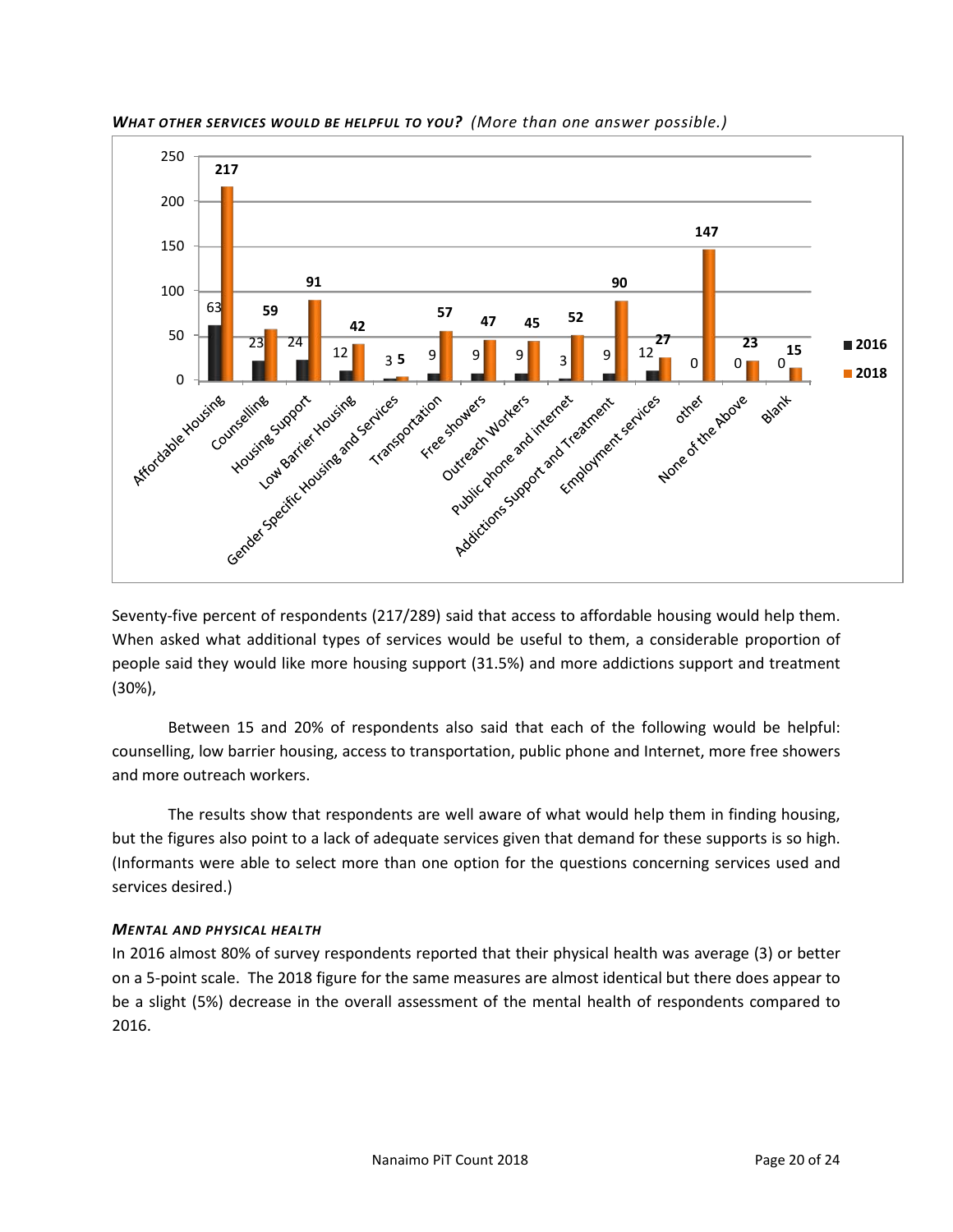#### *PHYSICAL HEALTH*

|                 | <b>Very Poor</b> | Poor   | Average | Good<br>4 | <b>Excellent</b> | No answer<br>blank |
|-----------------|------------------|--------|---------|-----------|------------------|--------------------|
| 2018<br>(n=287) | 7.3%             | 11.1 % | 32.8%   | 28.2 %    | 19.9 %           | 0.7%               |
| 2016<br>(n=174) | 5.9%             | 14.6 % | 35.7%   | 27.0%     | 17.0%            | n/a                |

#### *MENTAL HEALTH*

|                   | <b>Very Poor</b> | Poor<br>$\mathbf{2}$ | Average | Good   | <b>Excellent</b> | No answer |
|-------------------|------------------|----------------------|---------|--------|------------------|-----------|
| 2018<br>(n=286)   | 8.0%             | 17.6 %               | 32.5 %  | 21.5 % | 19.0 %           | 1.4%      |
| 2016<br>$(n=174)$ | 5.9%             | 16.6%                | 36.1%   | 25.4 % | 16.0%            | n/a       |

*WHAT ARE SOME OF THE WAYS WE CAN SOLVE HOMELESSNESS? (More than one answer possible.)*



Although the total number of respondents is almost double from 2016, the 2018 data shows an increasing awareness of the range of issues that need to be addressed in order to effectively address the homelessness situation in Nanaimo. When asked how to solve homelessness, 66% of respondents agreed that it was important to have more affordable housing. Comments suggested that it is not just affordable housing that is needed, but access to housing of any kind. As many informants said, "We need more housing, period!" There appears to be a growing desire for housing for couples. Many also said they needed more addictions support and more mental health supports including outreach workers. One respondent offered the emphatic comment: "Outreach workers with more experience!"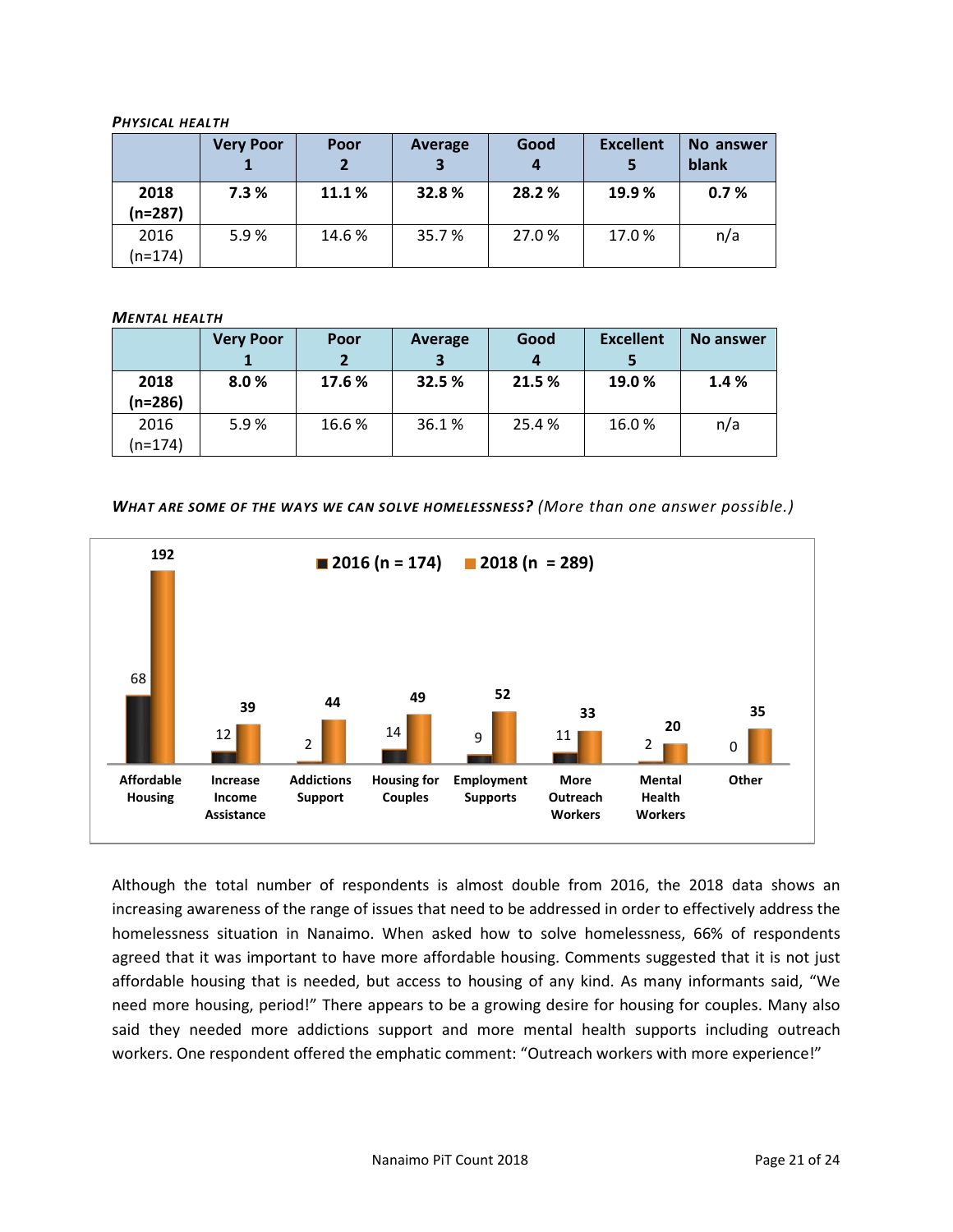There were a number of creative verbal responses to this question (identified as 'Other' on the survey). For example, one respondent suggested that a "Sweat Equity Rent Support Program" be developed where tenants could exchange their labour for rent. Many also stated that it would be helpful to get training in how to maintain tenancy (e.g. money management, good neighbour practices). It was also stated that it would help if there were some sort of rent cap (pro-rated to income) and/or stronger rent control and tenancy rights regulations in place.

# **SUMMARY & CONCLUSIONS OF THE NANAIMO 2018 PIT COUNT**

The housing and homelessness crisis in Nanaimo has been in the news continuously over the last two years. There have been at least two "camp in" protests and, as mentioned above, the RCMP has noted that the geographic location of homeless encampments has spread more widely throughout the city than was the

**"Every night that someone spends being homeless should be counted as one episode of being homeless." (PiT Count volunteer)**

case in 2016. This increasing spread and visibility has, no doubt, been a major reason homelessness has become a concern for all community members and local businesses in Nanaimo.

The results of the Nanaimo 2018 PiT Count suggest that, at the very least, 335 people are experiencing absolute homelessness, and the majority of these have lived in Nanaimo for most or all of their lives.

In plain terms, homelessness in Nanaimo is getting worse: The numbers of people experiencing homelessness are increasing, the length of their homelessness experience is getting longer, and lack of access to affordable housing and adequate supports is keeping people on the streets in ever greater numbers. Many respondents noted that there is intense competition for existing housing vacancies, and they are last to be considered because of the way they present, their lack of references, and their poor credit histories. Addictions and mental illness are widely attributed as an additional barrier.

Many of our survey respondents have been homeless for the entirety of the past year or longer. However, in the HPS method of counting, this counts as only 'one episode' of being homeless. If one night of homelessness equalled one episode, the 'episodes' of homelessness in Nanaimo would number in the tens of thousands. And if the headlines were to read "Homeless experiencing thousands of nights of homelessness" we might have a more rapid response from all quarters to our homelessness and housing crisis. This insight provides an important reminder that when we employ numbers to examine human experience, we may, and often do, minimize the depth and degree of suffering and hardship. One night sleeping under a tarp under a bridge must be traumatic. How bad would 365 straight days of such an experience be? While homelessness affects individuals in a very individual and personal fashion, it is caused by a set of systemic forces. It is these systemic forces that the final figures in this report draw attention to: Homelessness is a local effect of the actions of higher-level political and economic systems.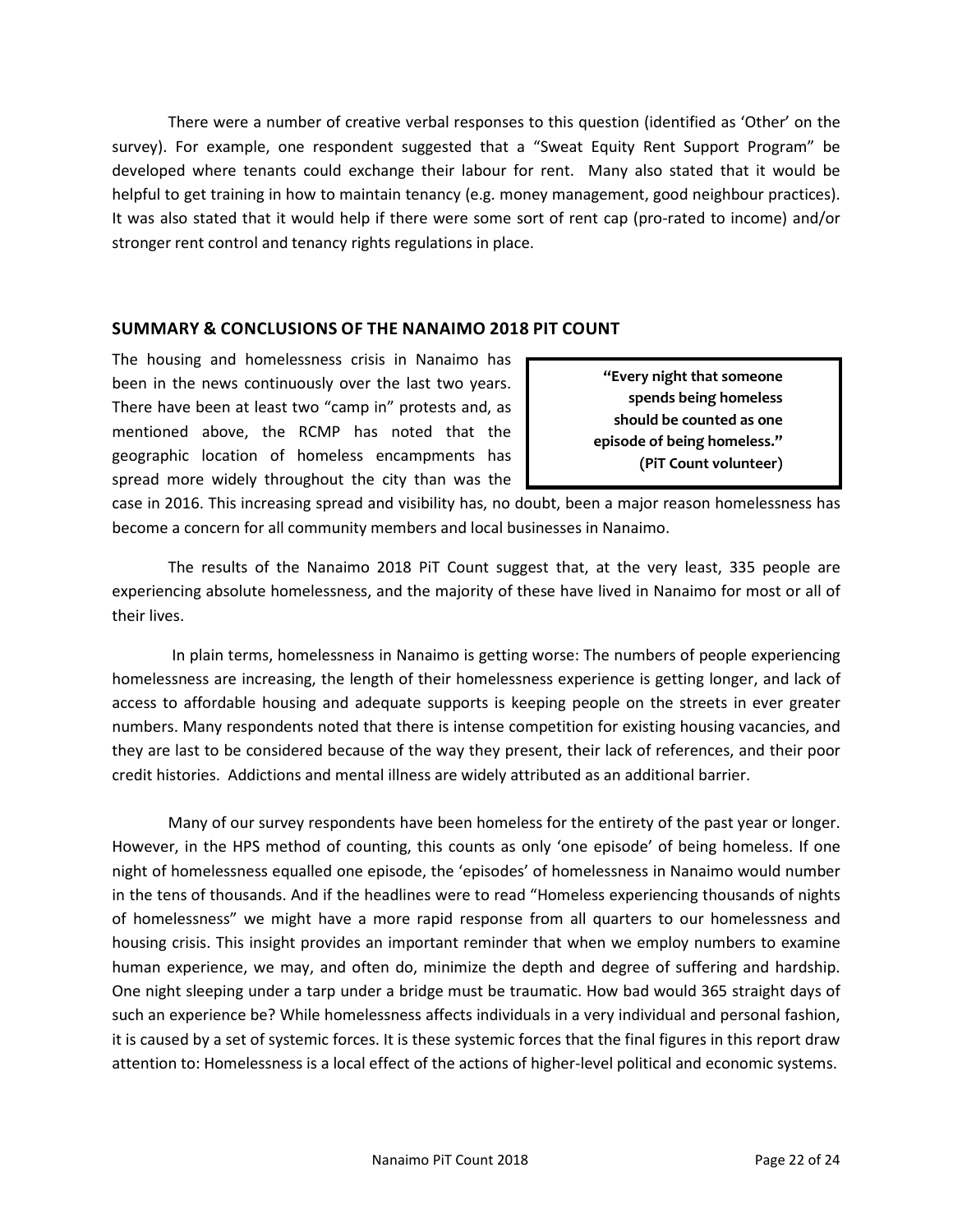So, where do we go from here? The Nanaimo Homelessness Coalition has developed a five-year Action Plan to End Homelessness (2018-2023). The City of Nanaimo is developing an affordable housing strategy. The coalition has recent data to share with all three levels of government that underscores the urgency of finding funding and solutions.

A first step would be for the City of Nanaimo, Chamber of Commerce, and other stakeholders to embrace the Nanaimo Homelessness Coalition's Action Plan to End Homelessness.